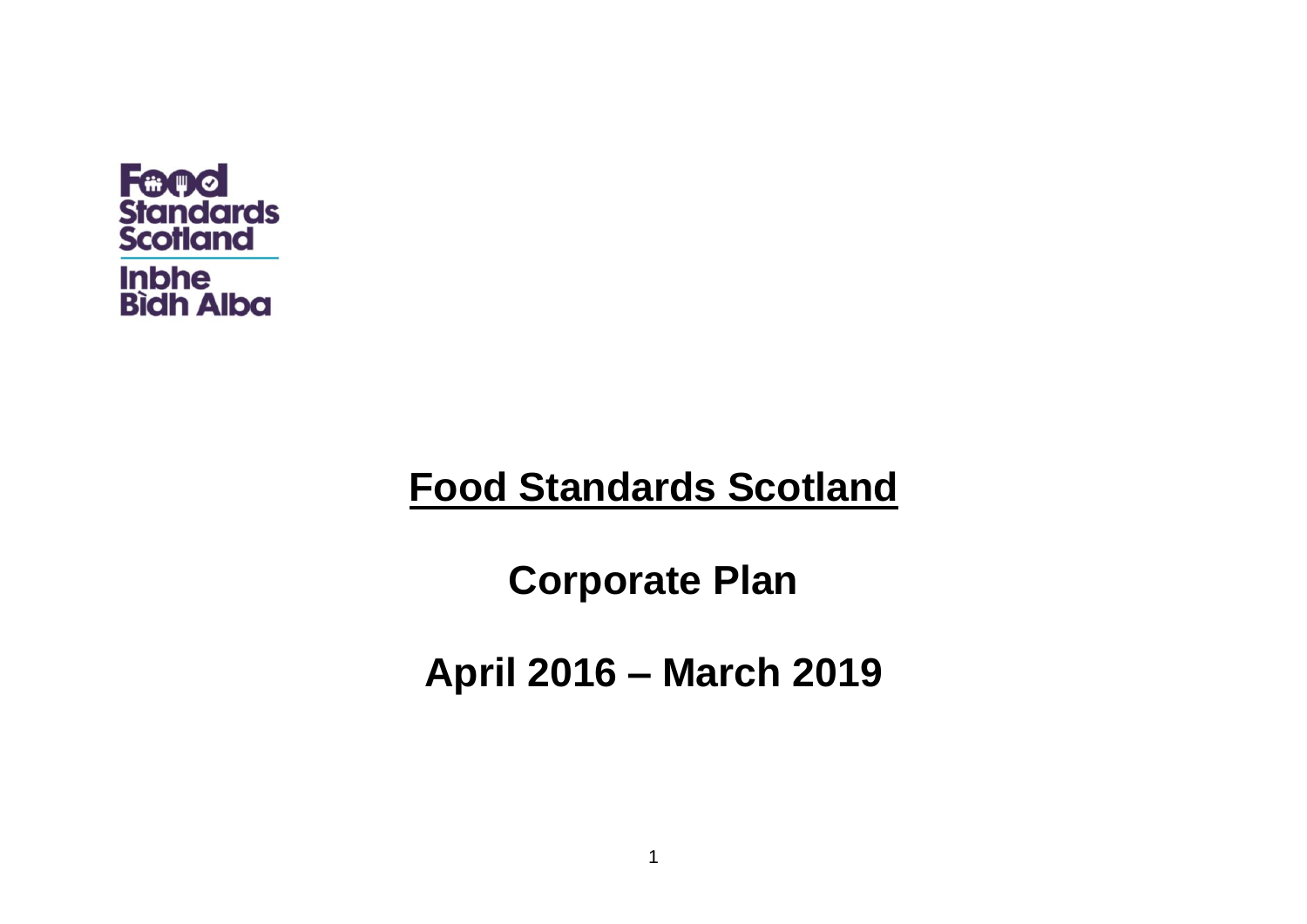The primary concern of Food Standards Scotland (FSS) is consumer protection – that food is safe to eat, ensuring consumers know what they are eating and improving diet.

The objectives of FSS as set out in the Food (Scotland) 2015 Act are to:

- Protect the public from risks to health which may arise in connection with the consumption of food
- Improve the extent to which members of the public have diets which are conducive to good health
- Protect the other interests of consumers in relation to food

FSS's Strategy to 2021 sets out our vision - to create *a food and drink environment in Scotland that benefits, protects and is trusted by consumers.*

This Corporate Plan sets out the key activities that we will undertake to March 2019 to help us move towards this vision, and we will monitor our progress against it to determine how we are achieving for consumers in Scotland.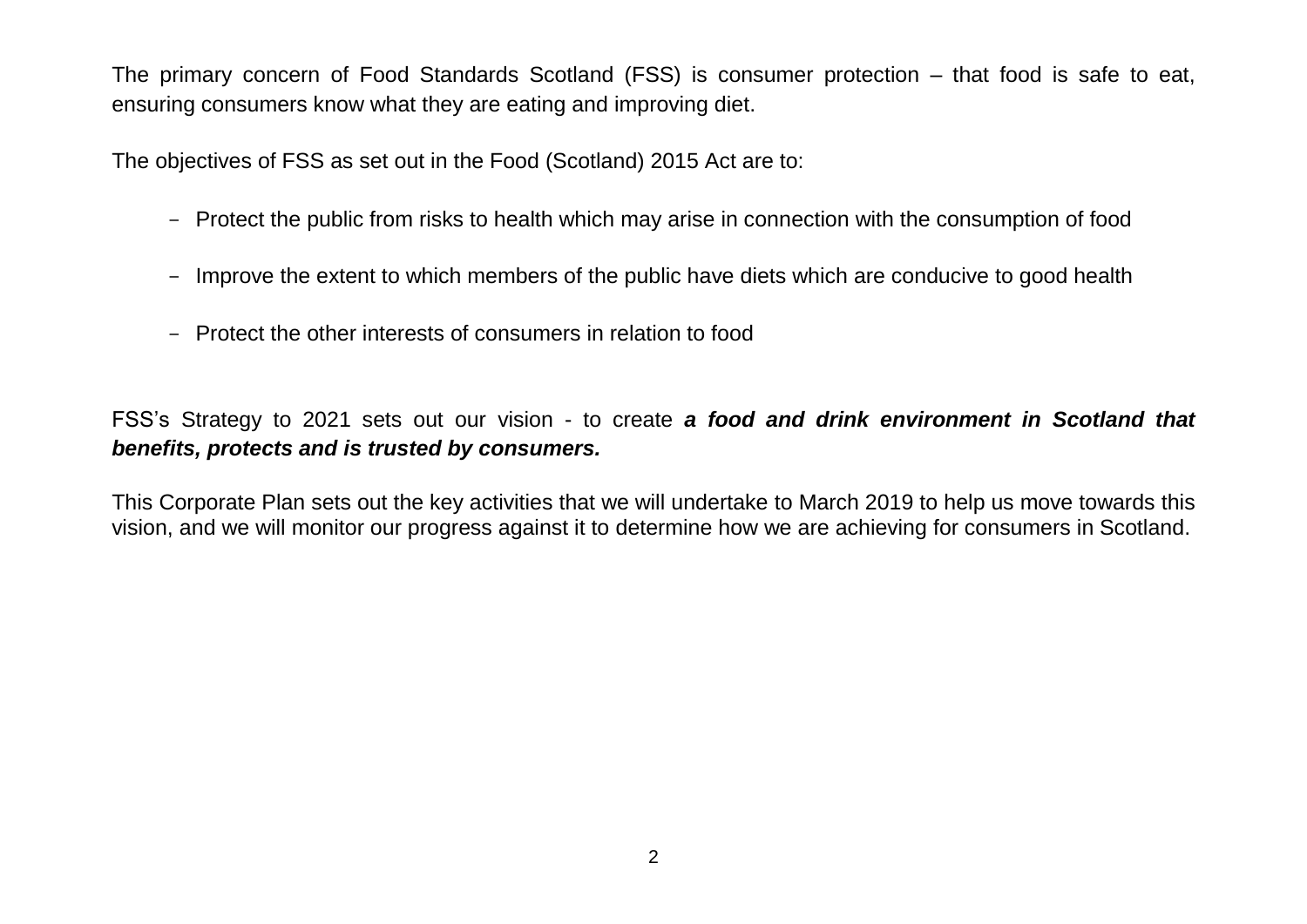### **Key Enablers**

The activities outlined in this Corporate Plan represent an ambitious and challenging programme of work. To be successful, we will need to be the best organisation we can be, and build effective and meaningful partnerships with others, where this will help us deliver more for consumers in Scotland.

Outlined below are key enablers that will be needed to support us in how we deliver our Corporate Plan.

*Our Approach to Evidence* – developing a **science and evidence strategy** for FSS that supports our evidence requirements. This will direct how we identify and prioritise our evidence needs, enabling us to manage risks to public health effectively, and ensuring that these support our strategic priorities, and how we work with others on science and evidence. We will develop a system of governance to enable transparency in how we deal with uncertainty in the evidence, and how we weigh evidence and balance risks and benefits to both consumers and stakeholders in how we make decisions.

*Openness and Engagement* – having transparency at the heart of our culture, will underpin our strategic approach to **communication**. FSS will build on the Food Standards Agency's (FSA) approach to openness and will align with the Scottish Government's ambitions to focus more on engaging and empowering communities and people.

*How we Regulate* – we will undertake a fundamental review of how we fulfill our **role as a regulator**. This will allow us to take a strategic view on how our regulatory role can deliver the best outcomes for consumers whilst supporting responsible businesses.

*Partnership and Collaboration* – we will achieve more benefits for consumers when we develop **meaningful and effective partnerships**. We will build on the collaborative relationships we already have with a large number of other organisations, such as our key delivery partners in local authorities and seek to develop new partnerships where these will bring greater benefits for consumers.

*People and Skills* – the most valuable asset of our organisation is our people, so **investing in their development** is essential to maximise our collective effectiveness. We need to have the right people with the right skills in the right place to deliver the outcomes we seek for the people of Scotland.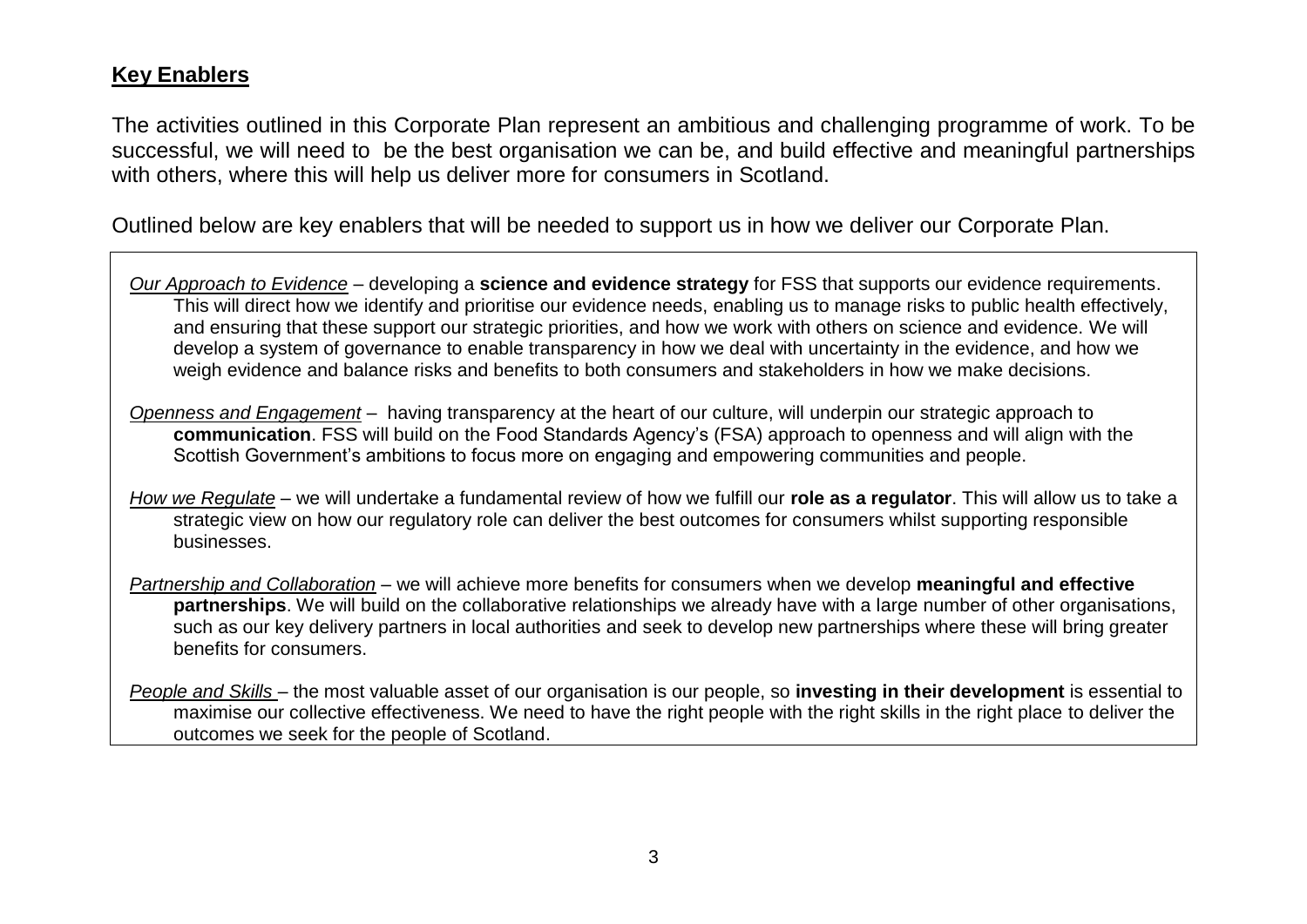#### **OUTCOME 1 – FOOD IS SAFE**

#### **What this means:**

- *Food placed on the market is compliant with food safety legislation.*
- *Wherever appropriate, food is supplied with accurate instructions to ensure safe storage and handling.*
- *Consumers understand the risks and how to protect themselves and those for whom they prepare food from foodborne illness.*

#### **Why this matters:**

As our statutory purpose makes clear, food safety and public health protection is at the heart of what FSS does. In Scotland, it is estimated that there are approximately 43,000 cases of foodborne infectious intestinal disease (IID) annually, leading to 5,800 GP visits and 500 hospital admissions<sup>1</sup>. There are a number of foodborne pathogens that can cause human illness, and we will work collaboratively with others, including through the Scottish Health Protection Network and with the FSA, to reduce the risks to consumers in Scotland.

Reducing foodborne illness from Campylobacter is a priority for FSS. Current evidence suggests that between 55-75% of all reported cases of Campylobacter infection in Scotland are associated with the a chicken source<sup>2</sup>, and that a significant proportion of fresh chicken on retail sale in the UK is contaminated with the pathogen<sup>3</sup>. Whilst Campylobacter is a primary focus, we will also work on the other causes of foodborne IID, and we will take a targeted approach to prevent the transmission of pathogens through the food chain to reduce the impact of foodborne illness, and thus help people in Scotland lead healthier lives.

The Scottish food chain can also be affected by chemical contaminants deriving from environmental pollution, processing byproducts or adulteration. We will work in collaboration with others, including FSA and across Scottish Government and its agencies

 1 : [http://www.foodstandards.gov.scot/food-safety-standards/foodborne-illness](https://protect-eu.mimecast.com/redirect/eNpVi0EOwiAQRe_CulDtsiuN1-gGh2nFAEOYQWKMdxejMXH533_vobIFNavTNB33OzWogpun1EkuJAiisZroI4JlMUCxK1BZKGIBcviXQpa-rzV4NM2KHIASU_DOCrpcvnn2Ts3ToGoJ3b6I5HkZl7G1ZlYix2KTs8Wx2ehmGEiW8c012xXlrn__B5-pJNQ-hITM6vkCKLJIMQ)

<sup>&</sup>lt;sup>2</sup> <http://www.foodstandards.gov.scot/food-safety-standards/foodborne-illness/campylobacter>

<sup>3</sup> <http://www.foodstandards.gov.scot/news/campylobacter-results-2014-2015>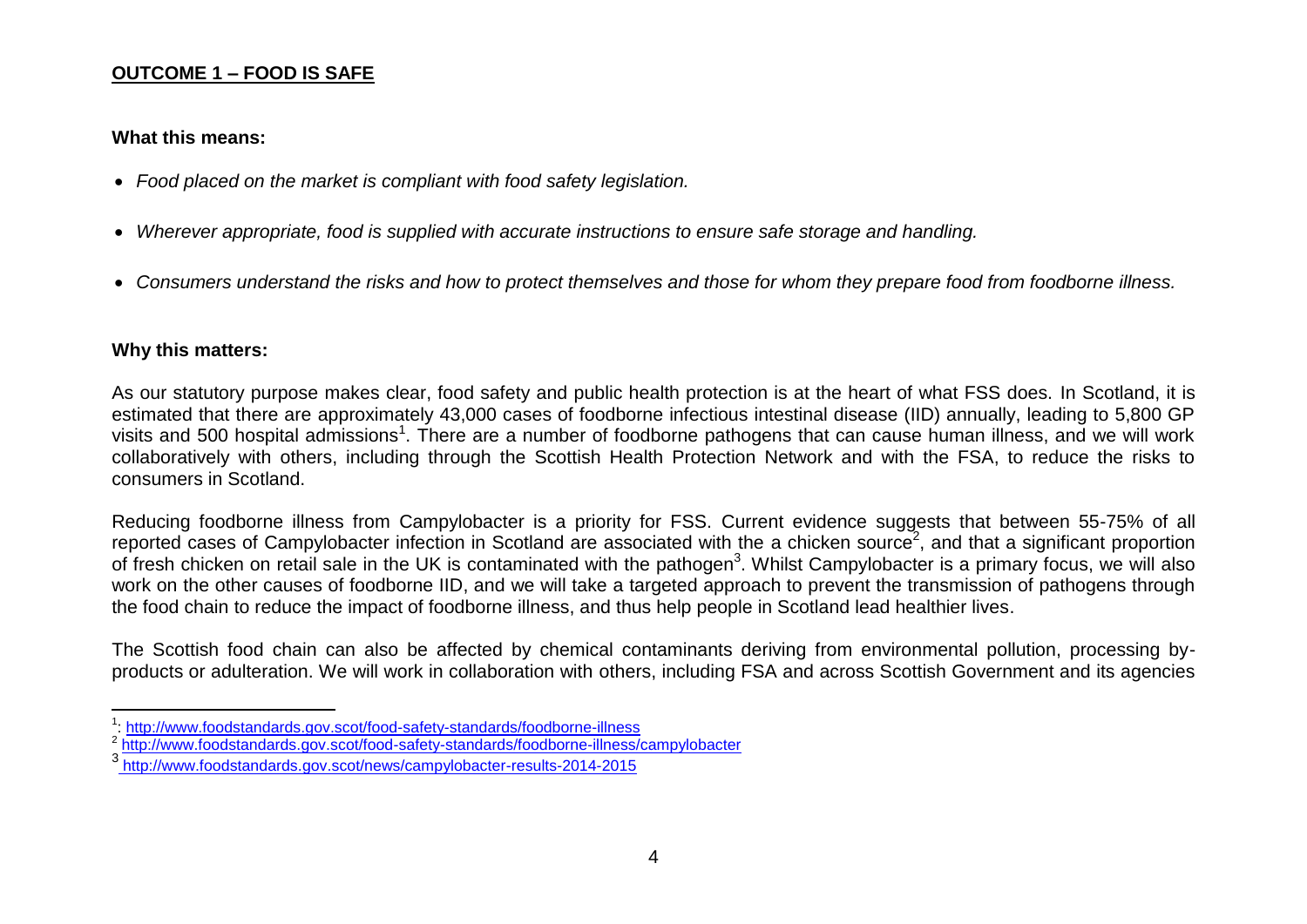(e.g. SEPA) to monitor contaminants at all stages of the food chain and take action where necessary. We will also advise consumers on current and emerging contaminant risks and how to avoid them.

FSS delivers a programme of official controls in meat premises that we are required to approve under food law, and also in shellfish production and harvesting areas across Scotland. These programmes are required by law for public health protection and are resource intensive, accounting for a significant proportion of FSS's annual expenditure. They reflect the prescriptive nature of legislative requirements which apply to these sectors to ensure that public health is protected. Not just in Scotland but through exports to other parts of the UK, the European Union and beyond. We will review the delivery of these official control programmes, ensuring that protecting public health remains our key objective.

Work described in relation to Outcome 4 sets out that in our capacity as a national regulator, we will develop our future regulatory strategy to ensure that our regulatory approach protects consumers, recognises compliant food businesses and deals effectively with those businesses that do not take their responsibilities as seriously as they should. We will continue working collaboratively with local authorities who deliver official controls at many thousands of food businesses across Scotland, and we will monitor and review local authority performance through audits which improve public health by ensuring that delivery of official controls is targeted, consistent, effective, and sustainable for the future.

We will also help ensure that consumers have the information they need to feel confident in storing, handling and cooking food safely and understand what they should do to protect themselves and others for whom they prepare food.

Responding effectively to food and feed incidents is an essential part of our business, as this helps to retain public confidence in the food supply and is key to public health protection. We deal with around 150-200 incidents each year in Scotland that could affect the food and feed chain. Preventing incidents will always be preferable to responding to them once they have occurred, so through horizon scanning and collaborative working with a wide range of partners, we must ensure a focus on incident prevention. Food and feed incidents have the capacity to affect directly consumers through microbiological, chemical or physical contamination of the food chain, so ensuring that we have an effective capacity in responding to incidents that do occur, and testing this through regular exercises will be an essential part of our role in protecting public health.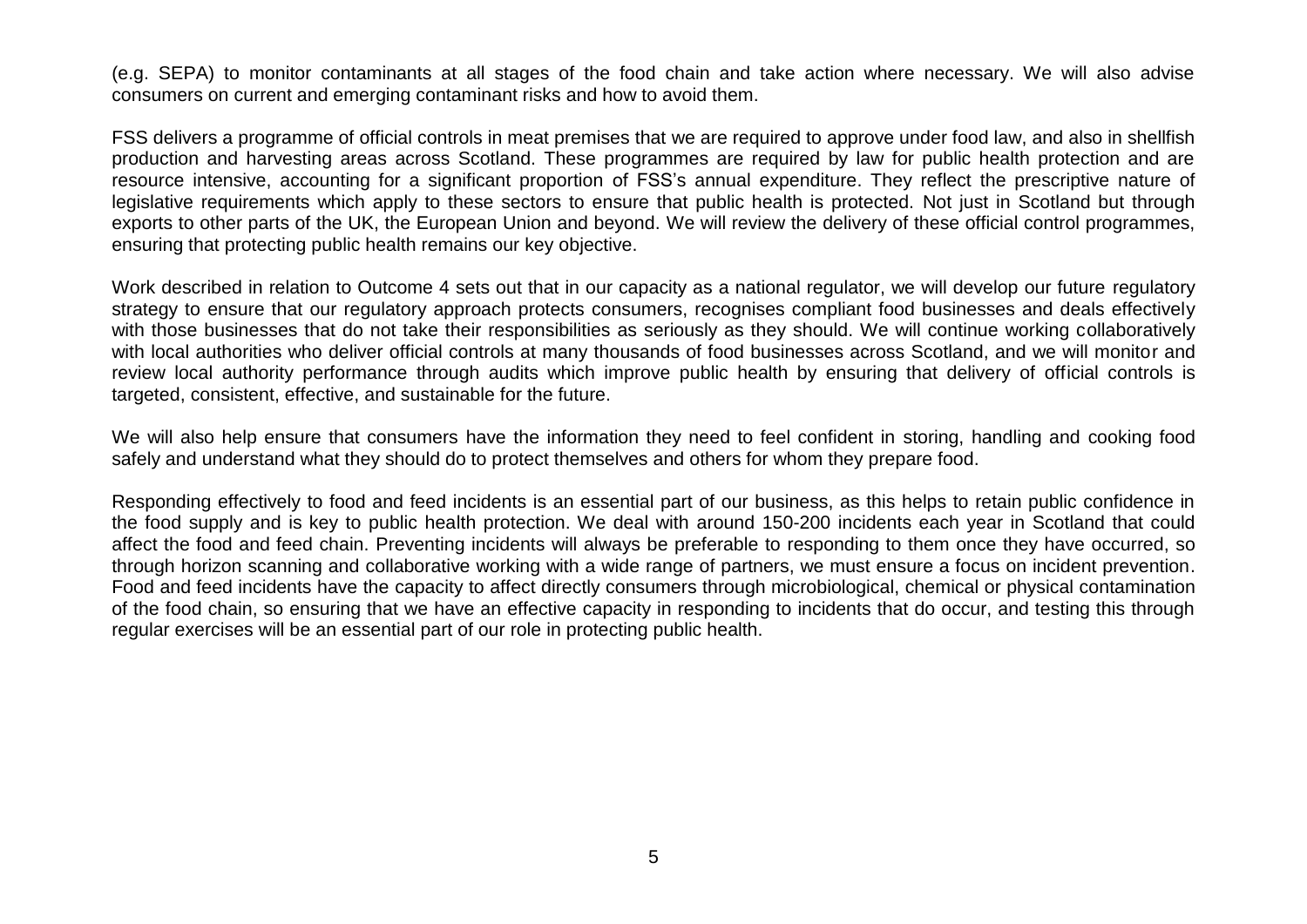#### **What we'll do:**

Develop a *Foodborne Illness Strategy for Scotland*, focussing on the key pathways for the transmission of microbiological, chemical and radiological contaminants throughout the Scottish food chain:

- Generating programmes to reduce the risks of Campylobacter in Scottish-produced chicken, and monitoring the impact on the profile of Campylobacter infection in Scotland, supporting the Food Standards Agency's Campylobacter reduction programme;
- Understanding the role of the food chain in Shigatoxin producing *E. coli* (STEC) infection in Scotland and taking action to control STEC risks in food, leading on the delivery of relevant recommendations in the Scottish Government's Action Plan for reducing foodborne transmission of this pathogen;
- Influencing research and surveillance programmes to improve understanding of the key sources and transmission routes for microbiological, chemical and radiological contaminants in the food chain to ensure risk assessment is underpinned by robust evidence and informs the development of targeted intervention strategies which improve public health outcomes in Scotland;
- Supporting Scottish businesses in reducing the risks of contamination throughout the food chain, through the development of practical guidance and food safety management tools;
- Working with others, including through the Scottish Health Protection Network, to find collaborative solutions for addressing the key sources and transmission pathways which expose the population to contaminant risks.

*Empower consumers* with the information and knowledge they need to make safe food choices, and undertake safer food practices, helping them to protect themselves against foodborne illness:

- Use segmentation to identify and gain understanding of key target audiences' and vulnerable groups' practices in relation to food safety, in order to more effectively target messaging and encourage action where it is needed.
- Build on existing messaging and consumer engagement through a range of channels to ensure that consumers have access to clear advice on safe storage, handling and preparation of food.

Through engagement and consultation, construct, implement and then review performance of an *improved model for delivery of animal feed official controls* in Scotland, including through third party assurance, that is effective in protecting feed and food safety.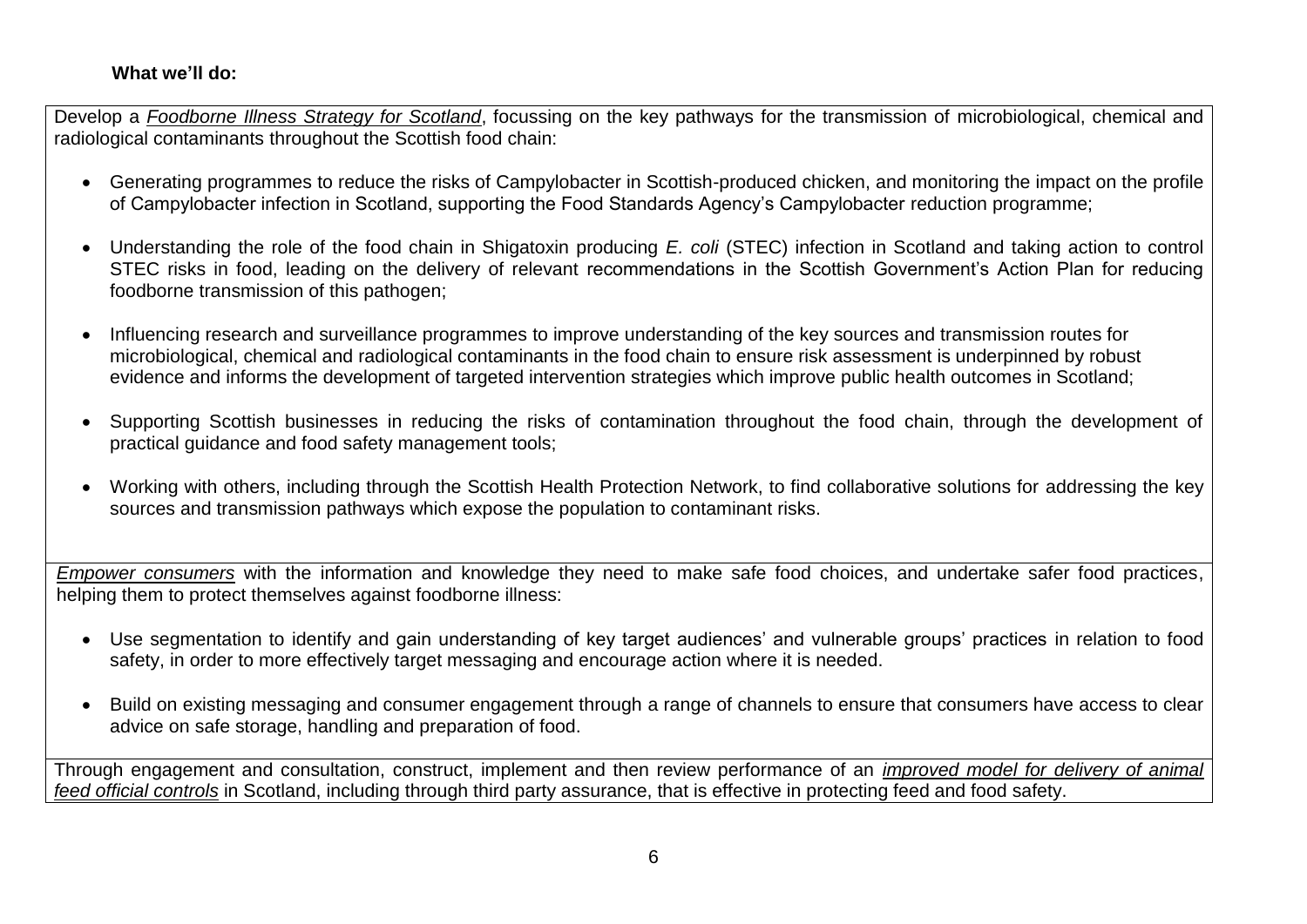Carry out a *comprehensive policy and delivery review of the FSS shellfish official controls*, including small scale and local supply chains, working in partnership:

- Ensure proportionate and targeted interventions to protect public health and maintain consumer confidence thereby promoting sustainable growth.
- Review and modify as required, such that resources match policy and delivery priorities.

Ensure *delivery of effective programmes* to verify that food businesses are meeting their responsibilities to deliver safe food. Monitor the performance of enforcement authorities by *delivering an effective audit and assurance programme* to assess their delivery of official controls.

Ensure that FSS is equipped to *manage and respond effectively to food incidents* that could affect food safety, through regularly exercising with partners and reviewing incident response capacity and effectiveness.

Seek to mitigate the effects of food and feed incidents through dissemination of 'lessons learned' and discussion with industry and enforcing authorities.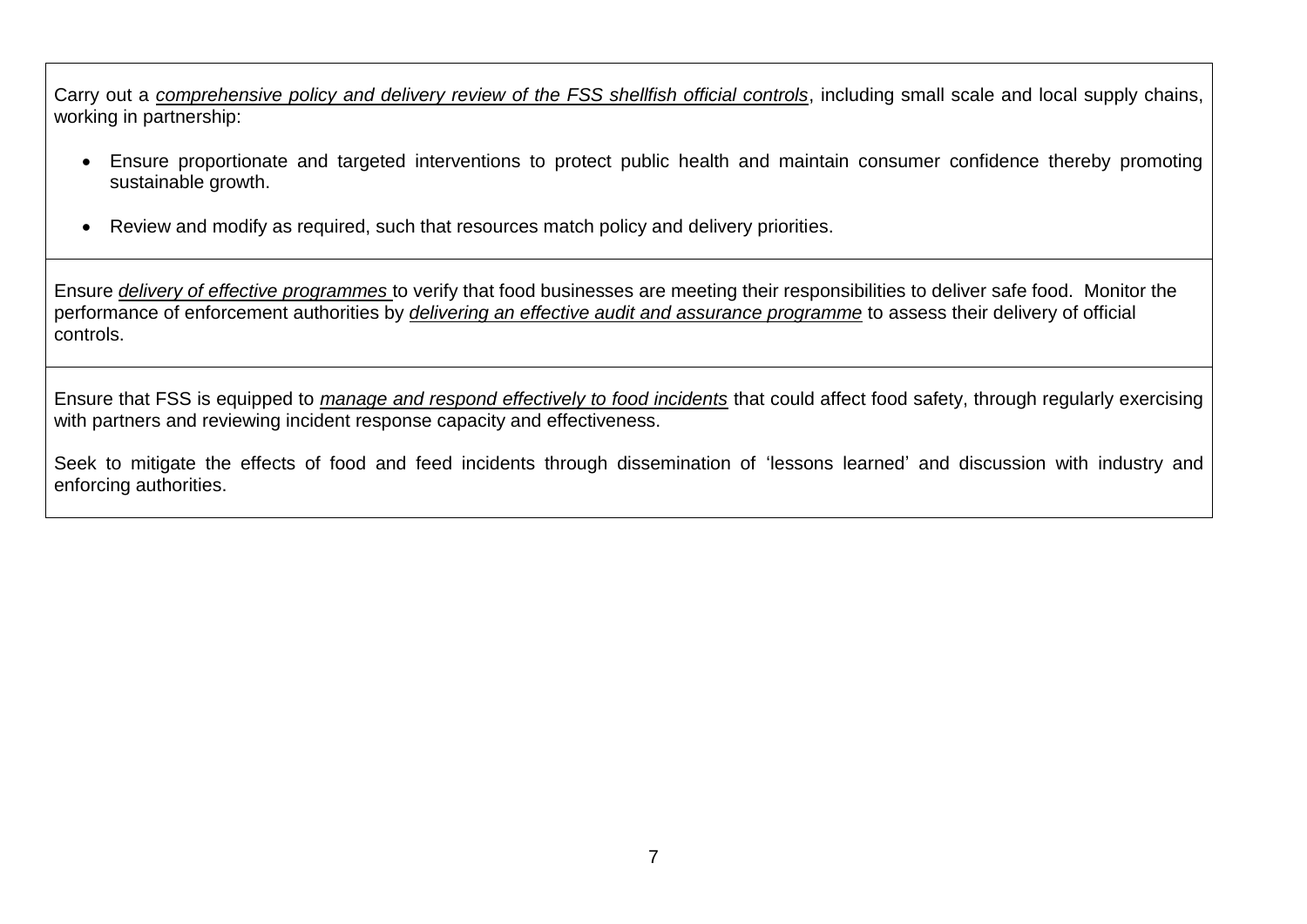#### **OUTCOME 2 – FOOD IS AUTHENTIC**

#### **What this means:**

*Food is of the nature, substance and quality as described by the supplier.*

*Consumers have confidence that food information is accurate and clear:* 

- *Nature - the foodstuff is from the specified plant, animal and geographical location described on the label.*
- *Substance - the composite ingredients of the product are as described and at the appropriate quantities according to legal standards.*
- *Quality - the food meets the requirements of any quality marketing standard which has been applied or that the product's specific qualities have not deteriorated.*

#### **Why this matters:**

Food offered for sale should be of the nature, substance and quality expected by the purchaser. Trust is a key part of our vision for the future, so consumers need to have confidence that the food they buy and eat is what they expect it to be. In the broadest sense, the term 'food standards' includes food labelling, food composition, food authenticity and the nutritional quality of food. FSS has a role in ensuring that consumers have advice and guidance to inform food choices, such that they can trust the authenticity of the food they buy.

The horsemeat incident of 2013 showed clearly how consumer confidence and trust were undermined when they were misled about the nature of their food. The Scottish Government responded robustly to that incident, and the report from the Scudamore Expert Advisory Group<sup>4</sup> highlighted the importance of providing clearer information to consumers about the composition of their food and where it comes from. In responding to that report, the Scottish Government and the FSA acknowledged that the incident highlighted a number of issues to be addressed to restore consumer confidence. These ranged from the need to develop a better understanding of the supply chain, improved surveillance, the capacity to investigate and deal with food fraud and improved communications and consumer engagement.

 $\overline{a}$ 4 <http://www.gov.scot/Resource/0042/00426914.pdf>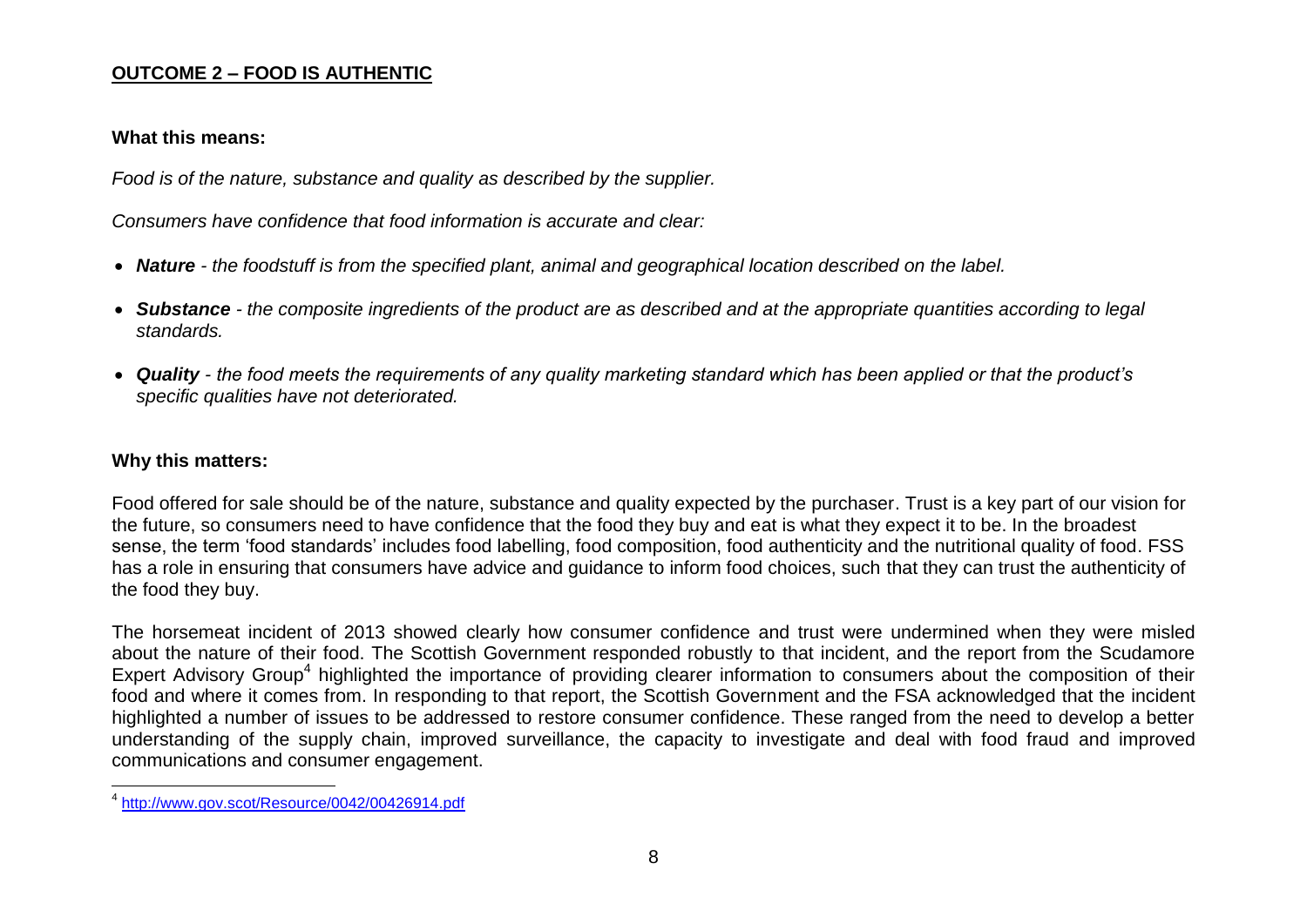In creating FSS, the Scottish Parliament was clear that in light of the horsemeat incident, it wanted to align more closely food information powers and sanctions with existing food safety equivalents, and delivering this is a strategic priority for us. So whilst recognising that food safety is a strategic priority in public health protection, we will also prioritise work to protect consumers' interests that food is what it says it is, and to ensure that consumers can have confidence in making food choices. Our future regulatory strategy (see Outcome 4) is also highly relevant here - ensuring that our regulatory approach protects consumers' interests in food authenticity, recognises food businesses who do the right things for consumers, and deals effectively with those businesses that do not take their responsibilities as seriously as they should.

As with food safety, consumers clearly have a key role in making food choices, so we will carry out activities to help consumers understand what food labels mean, and what they should expect food businesses to tell them about the food they buy. As consumers are an important resource in detecting food fraud, we must establish capacity for two-way dialogue, including through digital channels, to allow consumers to alert us to concerns around food authenticity.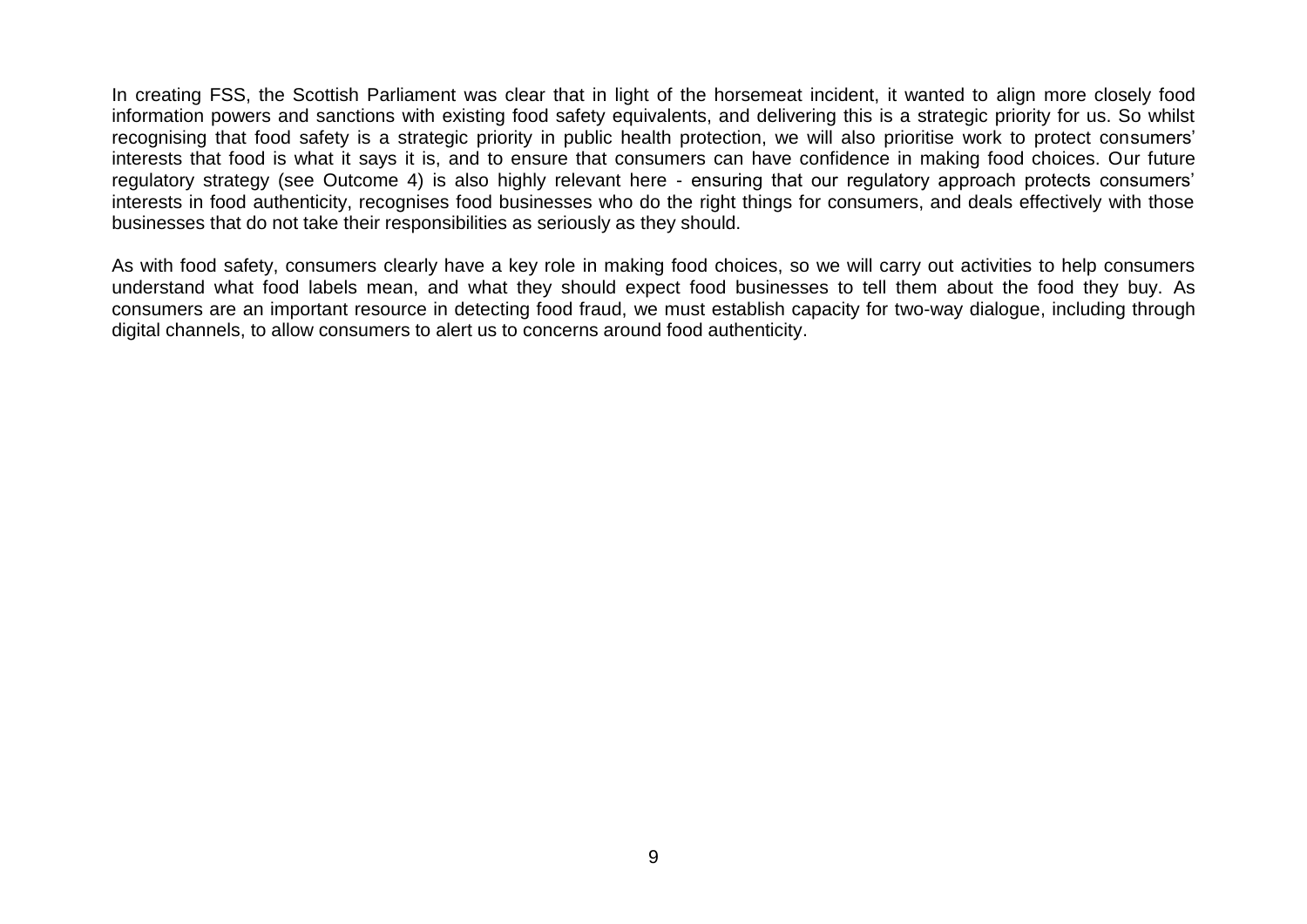#### **What we'll do:**

Fully implement the recommendations of the Scudamore Expert Advisory Group, including:

*Ensuring Scotland has capability and resilience to tackle food crime* by:

- Establishing an effective Scottish Food Crime and Incidents Unit (SFCIU) through a phased approach, and undertake activity to raise awareness and confidence.
- Working with the FSA, contributing to the development of a UK-wide Food Crime Strategic Assessment, which SFCIU will use to establish priorities on which to focus with partners to mitigate risks and threats faced by consumers in Scotland in relation to food crime.
- Developing partnership working arrangements with key stakeholders and effective information sharing frameworks that enable appropriate responses to food crime in terms of prevention, investigation, disruption and enforcement.
- Providing improved methods by which consumers or those working within the food and drink sector can report or provide information in relation to food fraud.
- Improving the quality and volume of actionable intelligence gathered by the SFCIU and its partners in relation to food crime.
- Developing mechanisms to evaluate the effectiveness of preventative measures.

*Developing a robust evidence base on the authenticity of the Scottish food chain* by:

- Designing a new food surveillance strategy for Scotland which includes a horizon scanning capability, and employs data collected by FSS, local authorities, industry and others to identify emerging risks and assess the safety and authenticity of foods produced and sold in Scotland.
- Developing information management systems capable of turning information into actionable intelligence.
- Working with others to ensure there is adequate laboratory provision in Scotland for food authenticity testing.
- Working with partners across Scotland, influencing research and development aimed at improving methods for identifying food authenticity and developing associated guidance for local authorities and food businesses.
- Working with Scottish Government and other public bodies to improve access to shared data, by linking with the Scottish Government's digital strategy and open database management programme.

Develop proposals and design an implementation strategy to *align the priority of food information official controls more closely with food safety equivalents*.

Provide clarity for consumers by working with Scottish Government and others to *review current arrangements for food labelling* and to ensure that consumers' interests in food information are protected.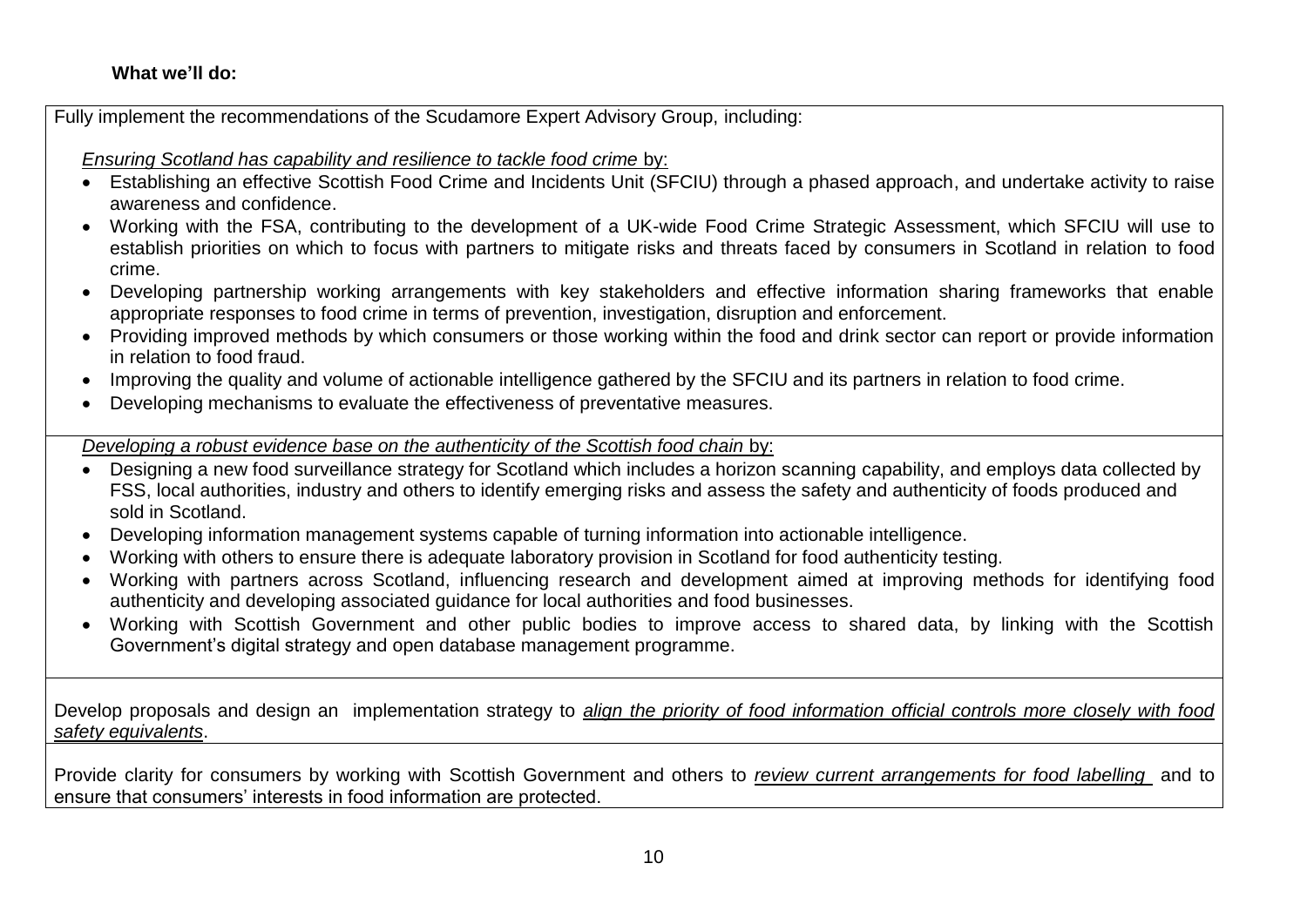Through a mix of engagement, communication and marketing activities, *help and encourage consumers to understand and use food information, especially labels*, to empower them in making confident, informed decisions about food purchase, storage and handling:

- Encourage consumers to make more informed food choices through how they use information on food labels;
- Raise awareness with consumers to alert FSS, local authorities and others to suspicions or concerns around food authenticity e.g. counterfeit products;
- Provide clear and timely information to consumers in the event of a food fraud incident.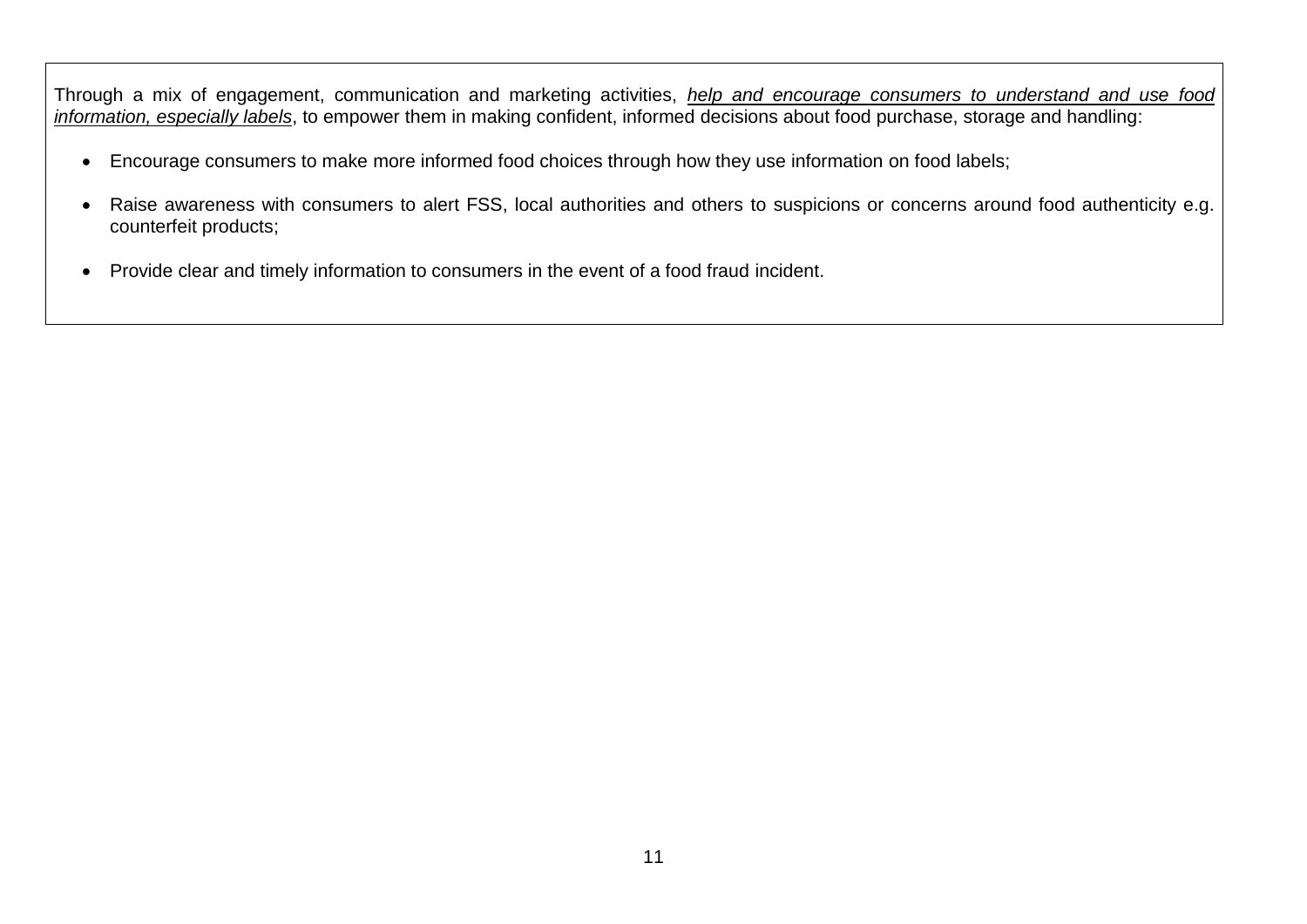#### **OUTCOME 3 – CONSUMERS HAVE HEALTHIER DIETS**

#### **What this means:**

*Dietary choices of the Scottish population change towards meeting the recommended dietary balance and the Scottish Dietary Goals (SDGs).*

#### **Why this matters:**

By widening the remit of FSS and providing a specific statutory objective in relation to diet, the Scottish Parliament has set out its ambitions for change, and we will work closely with others to help drive this change.

The Scottish Government is also committed to ensuring that people in Scotland live longer, healthier lives. Good nutrition is an important element of this, and by taking a holistic approach to diet and providing population-wide advice on diet and healthy eating. FSS has an important role in contributing to this national outcome. We know however, that poor diets are one of the most significant causes of ill health in Scotland and are a major factor in overweight and obesity. Making an impact on the dietary contribution to overweight and obesity is a priority for FSS. Scotland is positioned near the top of the league tables for obesity among OECD countries, and has one of the highest prevalence rates of overweight and obesity in Europe<sup>5</sup>. Almost two thirds of adults in Scotland are either overweight or obese, and progress in meeting the Scottish Dietary Goals (SDGs) is poor <sup>6</sup>.

We know that diet varies with deprivation. Poor diets exist across the whole population, but the most deprived tend to have the poorest diets, containing more sugar and less fruit, vegetables and fibre. Health outcomes related to poor diet are well known – poor diets contribute to overweight and obesity, which in turn contribute to higher risk of heart disease, stroke, Type 2 diabetes and some cancers. The cost of obesity to Scottish society may be as high as £4.5 billion per year, if wider economic costs are taken into account. So improving the Scottish diet could have a significant impact on improving the lives of individuals, families and communities, and on reducing the burden of disease on society in Scotland.

In light of advice from FSS, the SDGs have been revised to take account of the independent Scientific Advisory Committee on Nutrition (SACN) recommendations in relation to carbohydrates and health. Scottish Government published the revised goals in March 2016.<http://news.scotland.gov.uk/News/Scottish-Dietary-Goals-2423.aspx>

<sup>&</sup>lt;u>-</u><br><sup>5</sup> <http://www.oecd.org/els/health-systems/Obesity-Update-2014.pdf>

<sup>&</sup>lt;sup>6</sup> <http://www.foodstandards.gov.scot/monitoring-progress-towards-scottish-dietary-goals-2001-2012-report-2>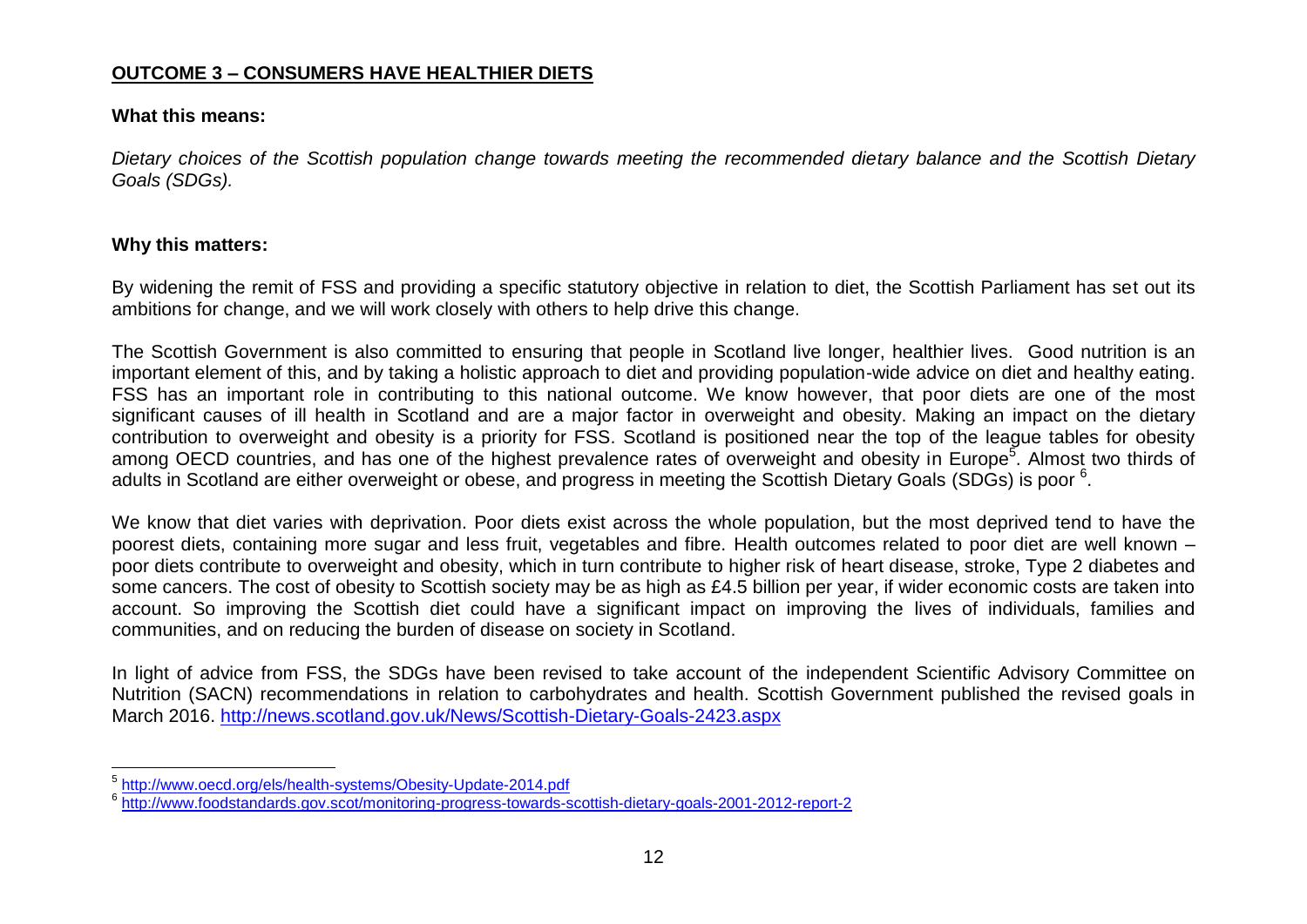Recognising that greater action is needed - by industry and government, as well as by communities and individuals - FSS has published a wide ranging package of measures for improving the diet in Scotland which includes exploring regulated, legislative or fiscal measures that may be appropriate, particularly where previous or existing voluntary arrangements have been unsuccessful. We will build on our existing partnerships with local authorities, which as well as working with food businesses in their areas, can play a key role in influencing the food environment.

This is a long-standing and complex problem, and one that will take time, commitment and effort across a wide spectrum to find and deliver solutions. By widening the remit of FSS and giving us a specific statutory objective in relation to diet, the Scottish Parliament has set out its ambitions for change. Improving the health of the Scottish population by reducing the impact of preventable diet related diseases will require consumers to change what they do, but this alone will not deliver the improvement that is needed. We know that many people find it difficult to make the long-term changes that will reduce the likelihood of health risks associated with poor diet. And whilst there is much that individuals can do for themselves, rebalancing the diet must be a shared responsibility – shared between individuals, communities, the food and drink industry and both local and central government. Behaviour change alone will not deliver the scale of change we seek, and that there are things that the food and drink industry can and should do to help people eat healthier diets, so we will work across this spectrum to encourage, influence and enable people to make choices to help them live longer, healthier lives.

Whilst the dietary contribution to reducing overweight and obesity is a priority, our holistic approach must also maintain focus on other aspects of dietary health. This includes focussing on the continued need to reduce population-level salt intake to reduce risks of hypertension and stroke, and pressing for action – preferably across the UK – on folic acid fortification of bread and flour, to reduce the number of pregnancies affected by neural tube defects and improve health outcomes, particularly in more deprived socio-economic groups.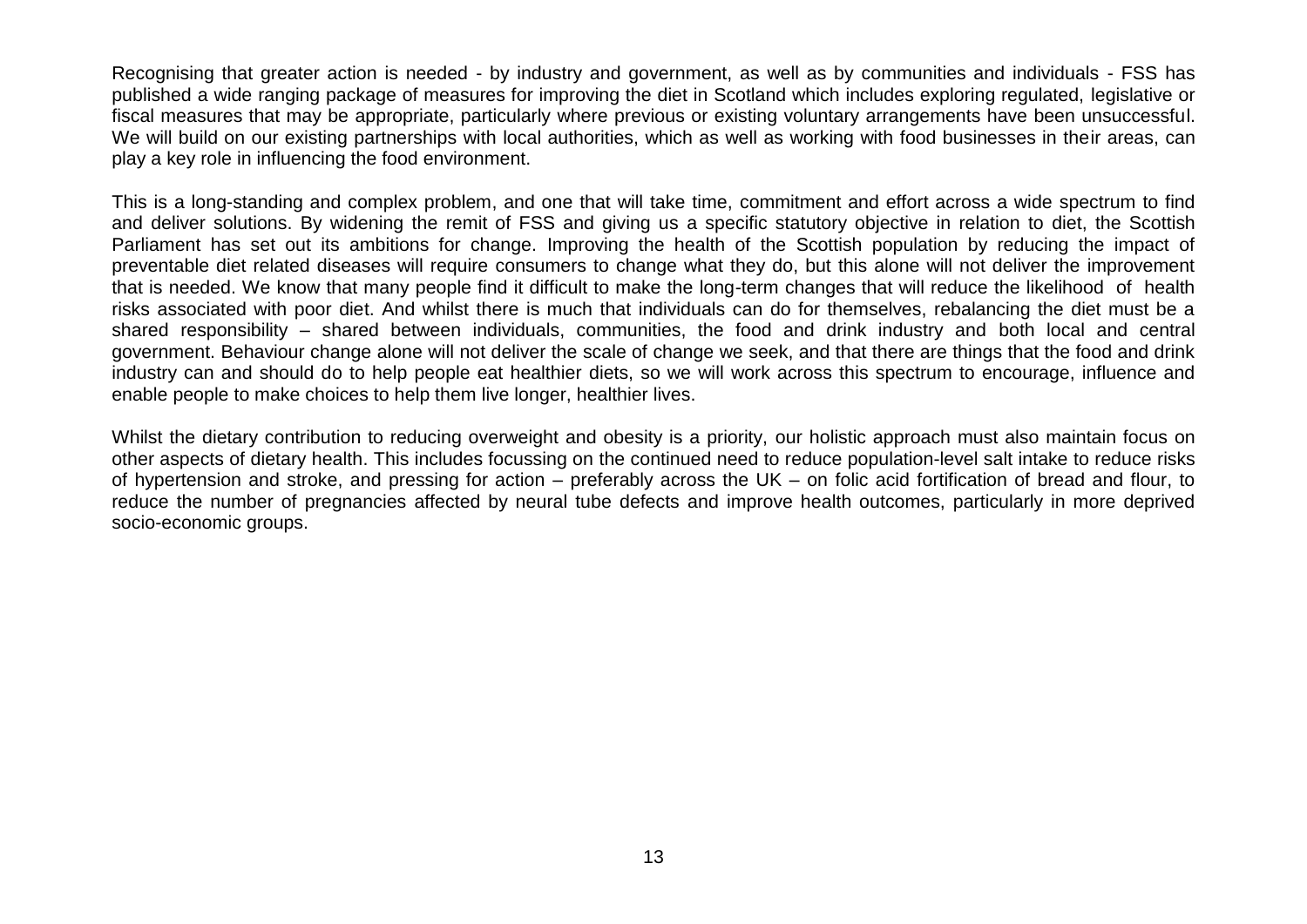Establish and maintain FSS as an *authoritative and up to date, primary source of evidence-based diet and nutrition advice* about diets conducive to good health, to support the Scottish Dietary Goals

*Monitor and report progress towards meeting the Scottish Dietary Goals*, including the use of new tools for dietary surveillance.

Through *partnership working*, develop and implement plans to provide strategic co-ordination of Scottish Government-funded diet and nutrition research and surveillance, to help ensure the effective use and application of resources in Scotland.

Provide advice to Scottish Government and public bodies to support their review of relevant policies to take account of revised SDGs.

Implement measures agreed by the FSS Board in January 2016<sup>7</sup> to bring about changes to the food environment<sup>8</sup> and support consumer behaviour changes that will be required to make positive progress towards the SDGs.

This will include engaging across a wide spectrum of interests to help build consensus and support to address the current situation in Scotland, and working with partners, including the food and drink industry to:

- Develop specific measures to minimise consumption of 'discretionary' foods and drinks<sup>9</sup> (including sugar sweetened beverages), through adjustments to the marketing, promotion and formulation of these products in ways aimed at rebalancing the diet towards a lower sugar and less calorie dense diet;
- Review the extent to which dietary improvement can be achieved through voluntary mechanisms and, if necessary, develop recommendations for fiscal or regulatory measures where effective industry-led solutions cannot be established;

 $\overline{a}$ <sup>7</sup>[http://www.foodstandards.gov.scot/sites/default/files/Board%20meeting%20-%202016%20January%2020%20-](http://www.foodstandards.gov.scot/sites/default/files/Board%20meeting%20-%202016%20January%2020%20-%20Diet%20and%20Nutrition%20Proposals%20for%20setting%20the%20direction%20for%20the%20Scottish%20Diet%20160104.pdf)

[<sup>%20</sup>Diet%20and%20Nutrition%20Proposals%20for%20setting%20the%20direction%20for%20the%20Scottish%20Diet%20160104.pdf](http://www.foodstandards.gov.scot/sites/default/files/Board%20meeting%20-%202016%20January%2020%20-%20Diet%20and%20Nutrition%20Proposals%20for%20setting%20the%20direction%20for%20the%20Scottish%20Diet%20160104.pdf)

<sup>&</sup>lt;sup>8</sup> including physical, socio-cultural and socio-economic aspects of environment that influence patterns of food consumption

<sup>&</sup>lt;sup>9</sup> Discretionary foods and drinks are high in calories and, low in nutritional value, and which aren't required for health and - includes confectionery, cakes, biscuits, pastries, savoury snacks and sugary drinks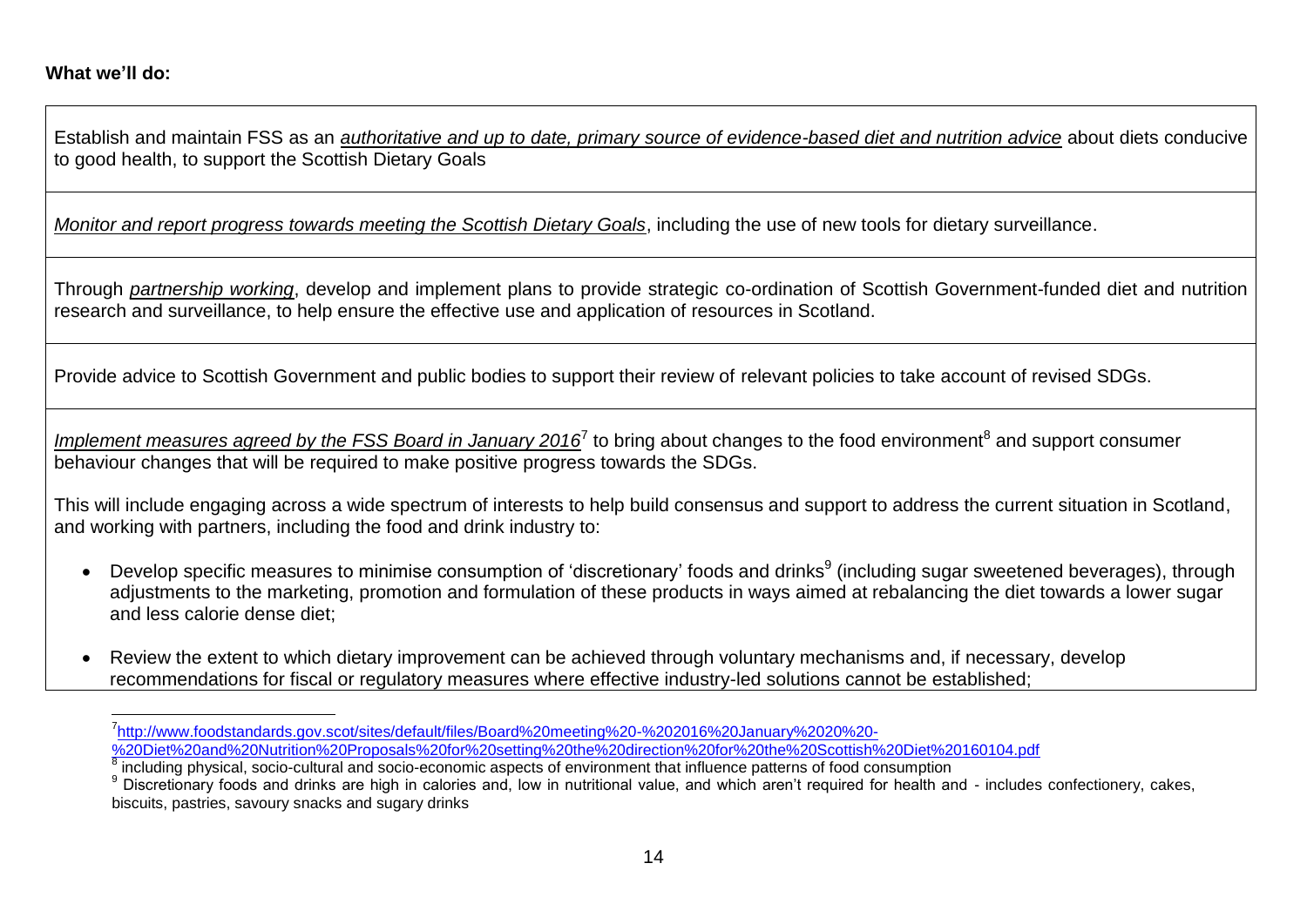With local authorities and businesses, explore options aimed at improving the food and drink environment.

*Lead the development of a set of dietary guidelines* for Scotland aimed at providing a common script for consistent dietary messaging and at widening the scope of consumer advice from the current focus on nutrients to include a more holistic approach to food consumption, food environment and potentially wider environmental considerations.

Work with partners to address the issues of affordability and acceptability of a healthy diet.

Identify the most effective means of influencing public opinion in favour of action on diet.

Motivate and support consumers in choosing healthier diets through social marketing campaigns aimed at dietary health improvement, and use communications activity to position FSS at the heart of diet and nutrition in Scotland.

Work with other government departments, stakeholders and consumers to advise Scottish Ministers on the issues associated with the implementation of mandatory fortification of bread and flour folic acid, including potential health benefits and regulatory impacts, to improve health outcomes for mothers and new-borns.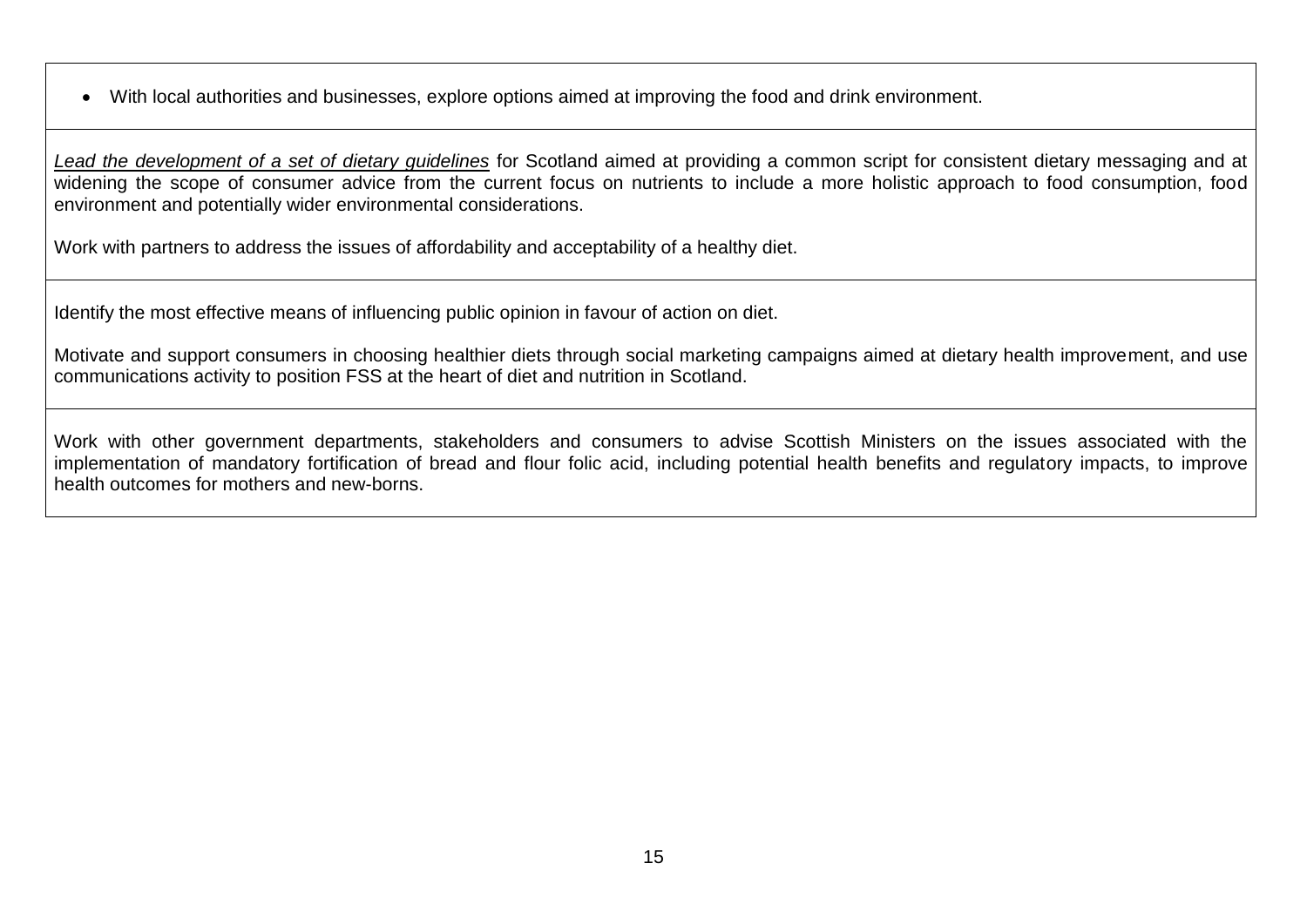#### **OUTCOME 4 – RESPONSIBLE FOOD BUSINESSES FLOURISH**

#### **What this means:**

*Food businesses that operate responsibly and do things that benefit consumers' interests benefit from risk-based and proportionate regulation that enables them to flourish, whilst effective and dissuasive action is taken with those businesses who do not step up to their responsibilities to consumers.* 

#### **Why this matters:**

FSS's primary concern is consumer protection – that food is safe to eat, ensuring consumers know what they are eating and improving nutrition. A thriving, compliant food and drink industry is good for consumers as well as being good for business.

The Scottish Government's first food and drink policy - A Recipe for Success – was indeed successful, measured in economic terms. Between 2008 and 2012, Scotland's food and drink manufacturing turnover growth increased by 20.8 per cent. Scottish food exports in 2014 were worth £1.1 billion – up 57 per cent from 2007. And across the food business spectrum there was an increase of approximately 25% food businesses between 2008 and 2014. Ambitions remain high – there is a priority to increase Scotland's food and drink sector turnover to £16.5 billion by 2017, with the strategy for growth being focussed on market opportunities around premium, provenance, health and environmental sustainability. And an Export Strategy Plan was launched in 2014 that involves a £4.5 million investment over five years.

The food and drink sector in Scotland is clearly thriving economically and Scottish produce has a strong reputation both at home and abroad. Whilst the overwhelming majority of produce is compliant, FSS's key priority is protecting consumers' interests, and in our regulatory capacity, FSS has a key role to play in ensuring that Scotland's strong international reputation continues to be well founded, and that consumers, no matter where they live, can buy, eat and drink Scottish products in the confidence that they are safe and authentic. A key priority for FSS is developing a future regulatory strategy that is clear about how we deliver our regulatory functions and how we gain assurance about the performance of food businesses, how businesses are acting to protect consumers and what those businesses should expect from us. Our regulatory strategy will contribute to a number of our wider strategic outcomes, so is an important and early priority.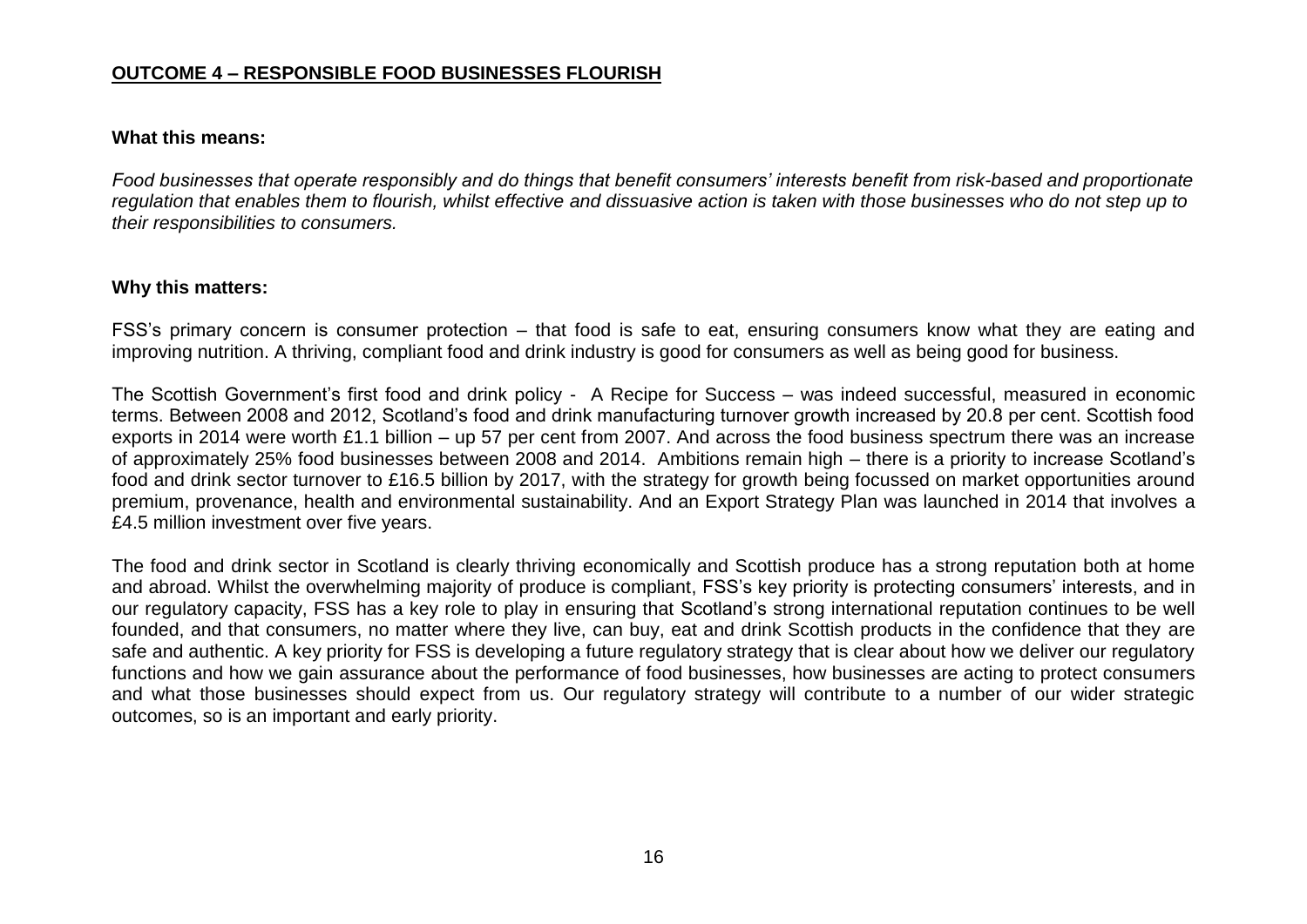It is the legal responsibility of all food businesses to produce food that is safe and accurately described, and take appropriate actions to manage risks. As Competent Authority for food law, we have responsibility to deliver a range of official controls in food and feed businesses. The majority of these official controls are delivered by local authorities on our behalf and we work closely with local authorities and other enforcement bodies where appropriate to ensure that businesses meet these responsibilities, and take effective action when they fail to do so. FSS provides detailed Codes of Practice and formal guidance to help enforcement authorities deliver this function and to ensure that enforcement is as consistent and fair as possible. We must do this in ways that are sustainable for future delivery of consumer protection.

Working with local authorities, we will carry out a comprehensive review of the Food Law Code of Practice to align this with our regulatory strategy. As part of this we will design, pilot and implement a revised risk rating matrix to ensure that food businesses are assessed consistently against legal requirements according to risk. We will ensure that the design acknowledges and rewards consistent and sustained compliance and tackles non-compliant businesses effectively

In addition to the work of local authorities, our own official control programmes in the meat and shellfish industries, together with work we carry out on behalf of other Government Departments, helps improve business compliance. We will review these programmes so that they are proportionate and do not place undue burdens either on the industries we regulate or on taxpayers.

We will continue to produce guidance for food businesses to assist them in driving up compliance with food law. We will provide support and advice to food businesses to help them comply with their legal requirements. And we will help consumers understand how businesses are performing, and how they can use information about compliance to make informed choices about where they buy and eat food.

And as well as seeking sustained compliance by businesses in relation to food law that protects consumers, there are also links to our activities in Outcome 3 about consumers choosing healthier diets. We are clear that industry has a role in helping people in Scotland to have better diets, and we will recognise those businesses to who take steps to help consumers to make healthier food choices.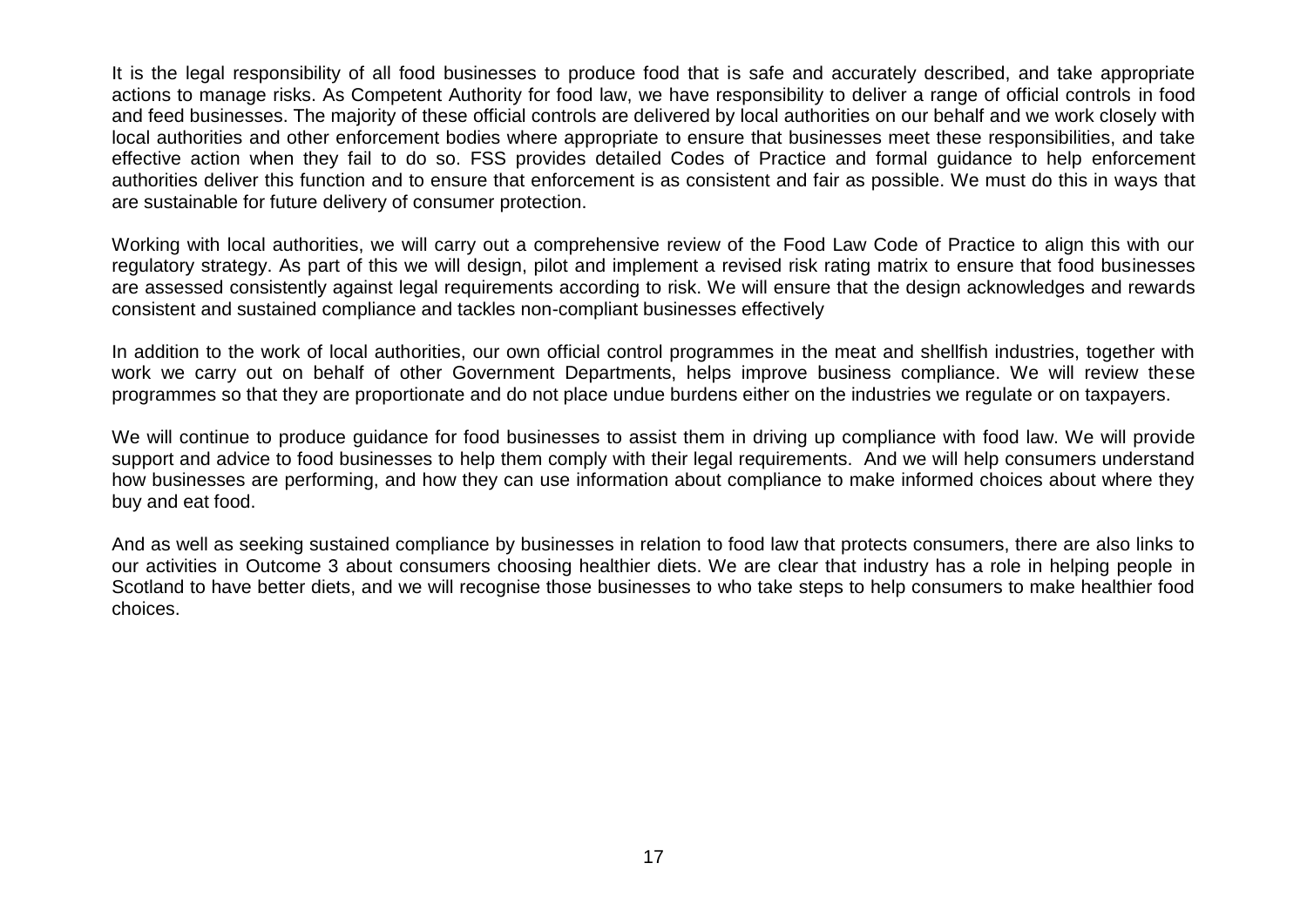*Develop a regulatory strategy* for FSS that prioritises protecting consumers, enables responsible businesses to flourish, and deals effectively with businesses that do not meet their responsibilities. Underpin the regulatory strategy with a programme of work to deliver the desired outcomes including:

- Developing and implementing a robust, transparent regulatory decision making process;
- Develop a compliance framework that applies across the range of official controls;
- Understanding the diversity in food businesses in how they manage risks, and target interventions accordingly, including consideration of the different ways in which FSS can gain assurance about the performance of food businesses;
- Reviewing the powers and sanctions available in food law to ensure they are capable of detecting non-compliance and dissuading fraudulent activity;
- Identifying and adopting incentives and disincentives that reward and promote best practice and sustained compliance by food businesses;
- Work with delivery partners to develop a sustainable model for delivery of official controls, including review of mechanisms for registration and approval of businesses and consideration of sustainable funding mechanisms.

*Design and pilot a revised food law code of practice risk scoring matrix* with local authorities and businesses, to underpin effective food law enforcement, with appropriate use of interventions and incentives to drive business compliance upwards.

Work with other organisations to *reduce unnecessary or disproportionate regulatory burdens* across the supply chains, including through the use of other forms of assurance, and to enhance risk-based approaches to compliance, in line with the requirements of the Strategic Code of Practise for Scottish Regulators.

In collaboration with local authorities and other delivery partners, and following consultation with consumers and industry, *review the current Food Hygiene Information Scheme* to re-focus the key aim, to incentivise business compliance through influencing consumer choices.

Develop a scheme that is well understood and used by consumers and that influences consumer purchase behaviour, aligned with the approach to achieving compliance set out in the Regulatory Strategy - acting as a disincentive to non-compliance and rewarding sustainably compliant businesses.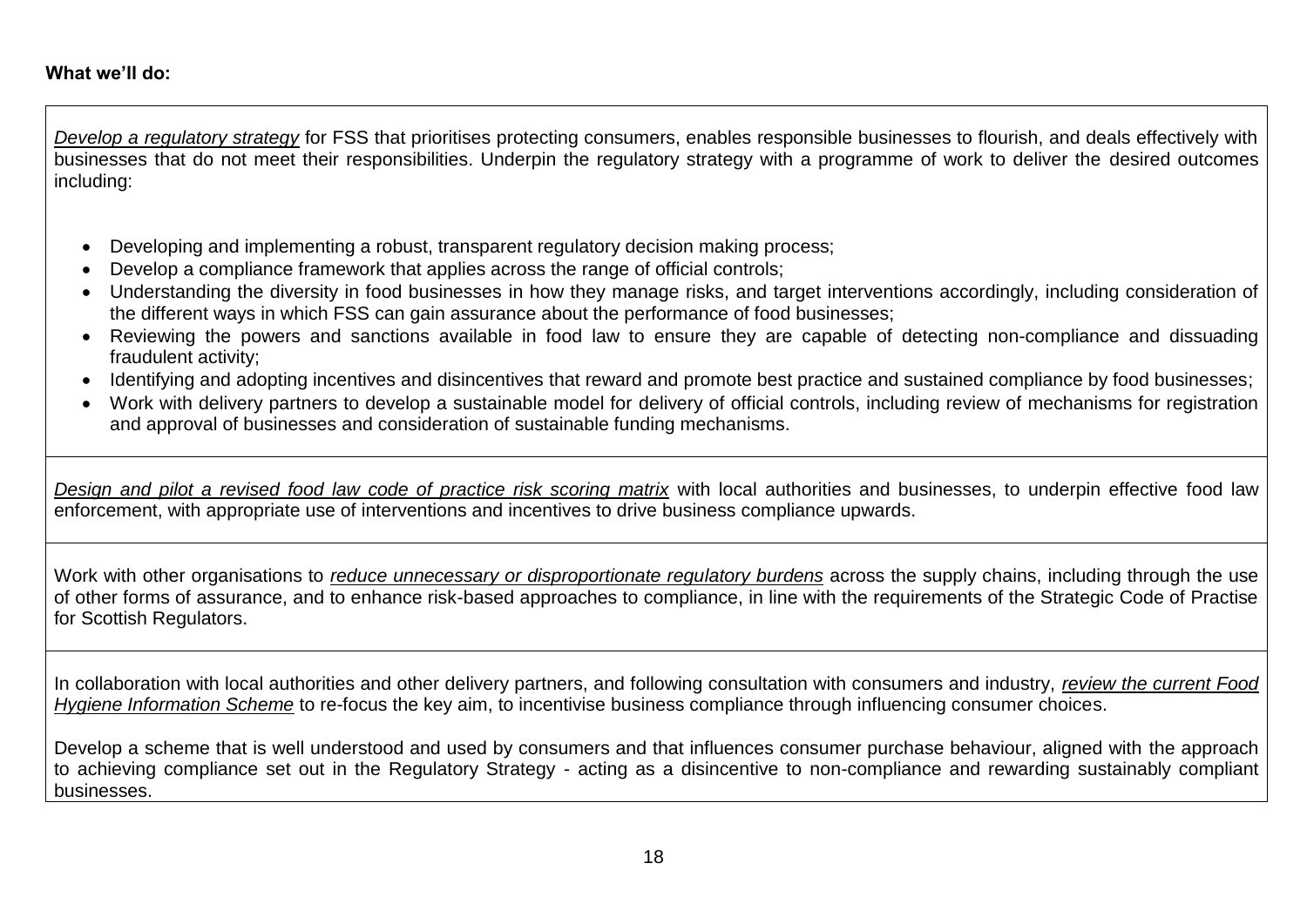With key delivery partners, develop an implementation plan, including promotion of the new scheme to assist in maximising its use.

*Support Scottish food and drink exports* through expert assistance with visits by third countries, and providing advice on compliance requirements to businesses.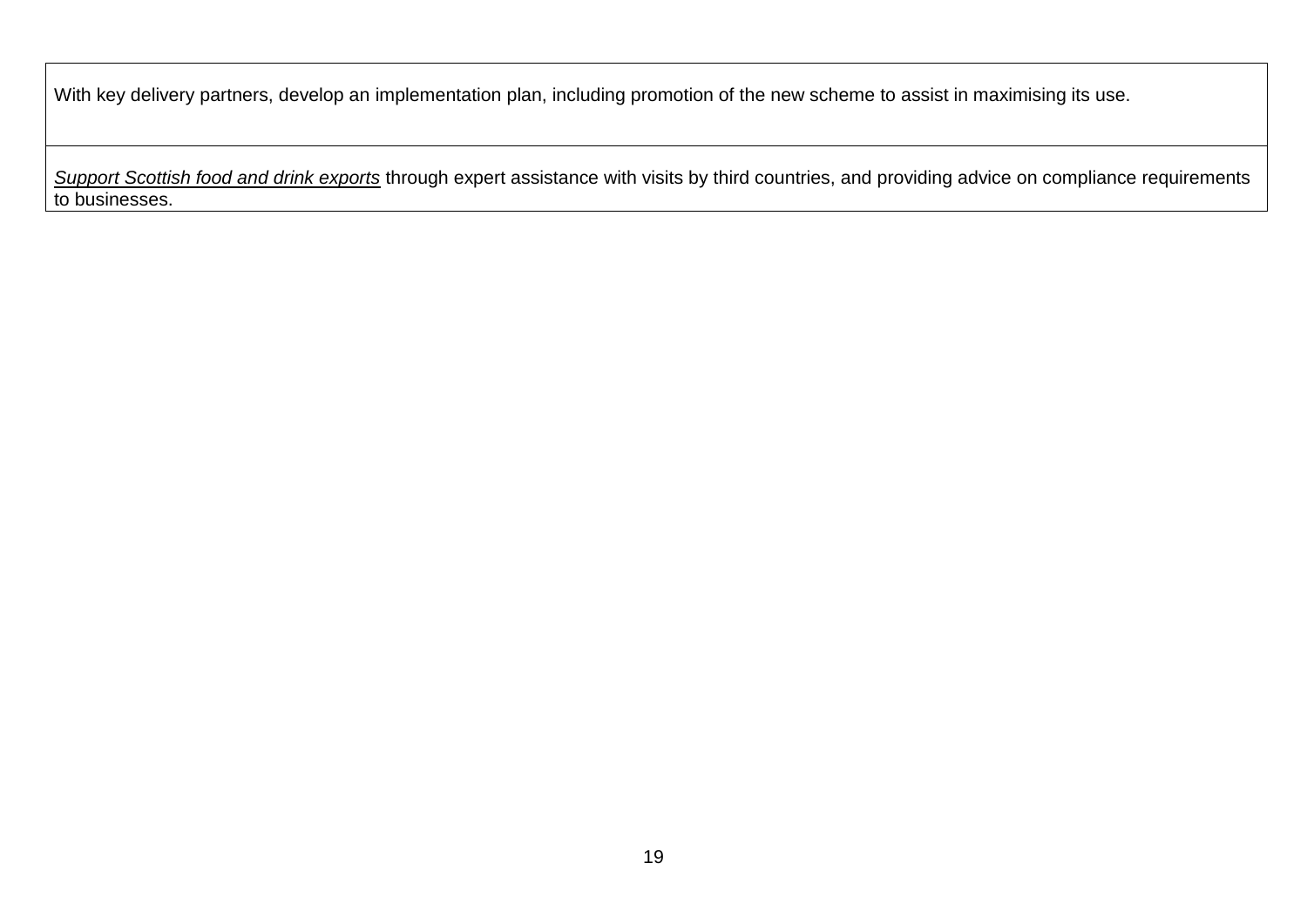#### **OUTCOME 5 – FSS IS A TRUSTED ORGANISATION**

#### **What this means:**

*Consumers in Scotland are aware of FSS and trust it to put them first in relation to food safety, food standards and healthy eating.*

*FSS understands the other interests of consumers in relation to food, and leverages influence where appropriate to benefit consumers.* 

#### **Why this matters**

This matters fundamentally to us, as FSS's stated vision is to create *a food and drink environment in Scotland that benefits, protects and is trusted by consumers*. We know that earning and keeping consumers' trust is central to our success. To earn that trust, we need to do the right things, and do things right, and we must be visible and accessible to consumers and to stakeholders. We've already said that our primary concern is consumer protection - that food is safe to eat, ensuring consumers know what they are eating and improving nutrition. Therefore we need consumers to trust us in how we do this, acting independently on their behalf. We need to build our reputation with people in Scotland, ensuring people know who we are, and that we earn their trust through being a consistent and authoritative voice on food issues. This will also involve taking a leadership role in correcting misinformation about food safety, food standards and healthy eating.

We also know that there are other issues that affect and concern consumers in relation to food, and we have a statutory objective to 'protect the other interests of consumers in relation to food'. To earn and keep the trust of consumers, we need to understand what these other interests are, and be clear where we can exert influence either directly or through others for the benefit of consumers. This will require us to engage with and involve people and partners in our work, building on our previous approach within FSA, and to take forward an approach that focuses our activities on achieving real and lasting benefits for people, and to ensure that we are looking ahead and horizon scanning for matters that could affect consumers interests.

It can be relatively easy for organisations like ours to engage with consumers who are already interested and engaged in our issues, but we must ensure that our work reaches and benefits all consumers. Our Strategy makes clear that we must contribute to reducing the inequalities that exist in Scottish society, so our work must reach across society, and we must identify where we can have the biggest impact on reducing inequalities, for example, by focussing our interventions on tackling food fraud where there is potentially greater economic detriment to consumers. We will ensure all our relevant policies, plans and decisions are assessed using the Scottish Health Inequalities Impact Assessment process to help ensure that our impacts on people and population groups are positive.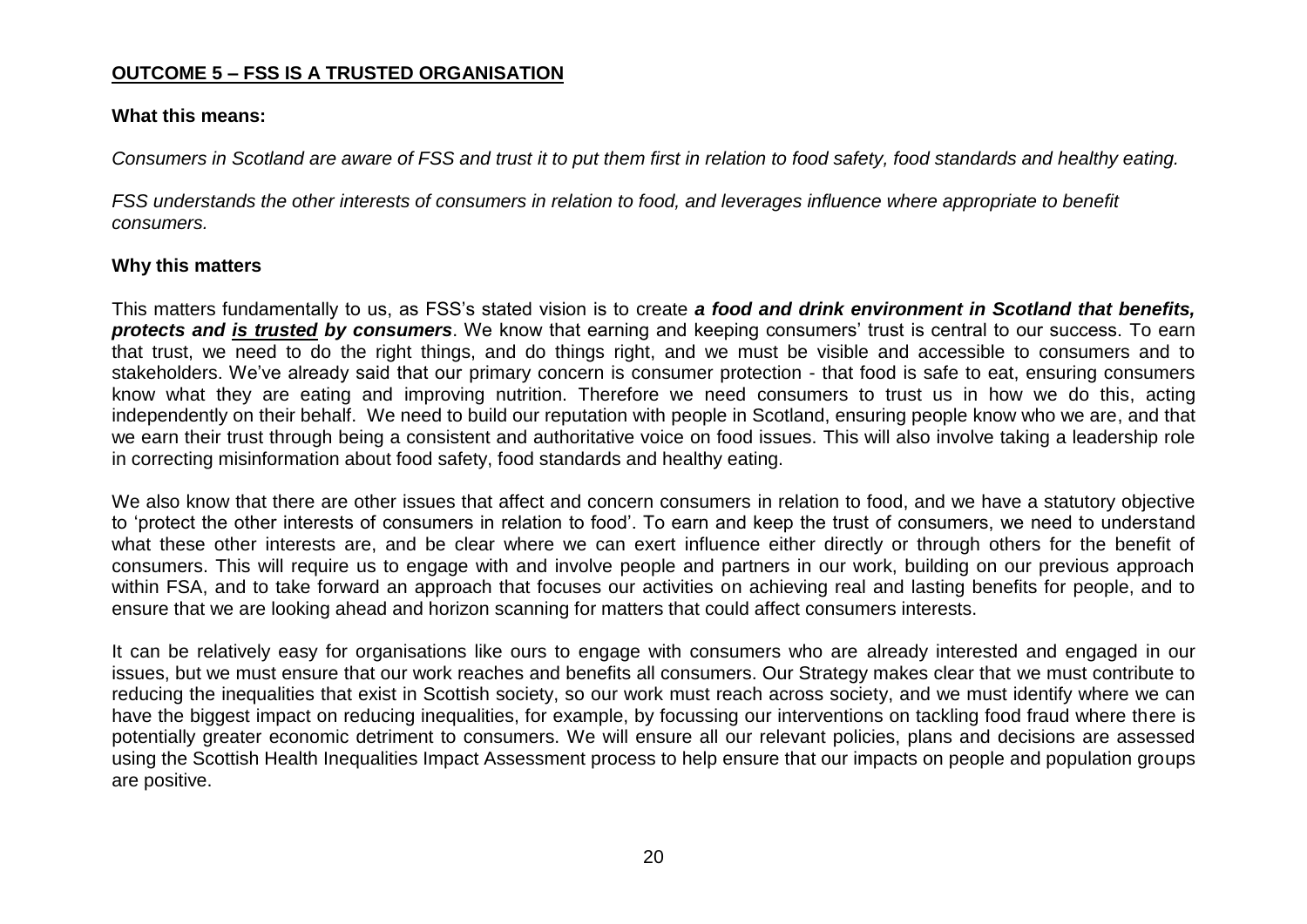We also need to earn the trust of those that we regulate, and the activities described in relation to Outcome 4 in particular will be a major part of this.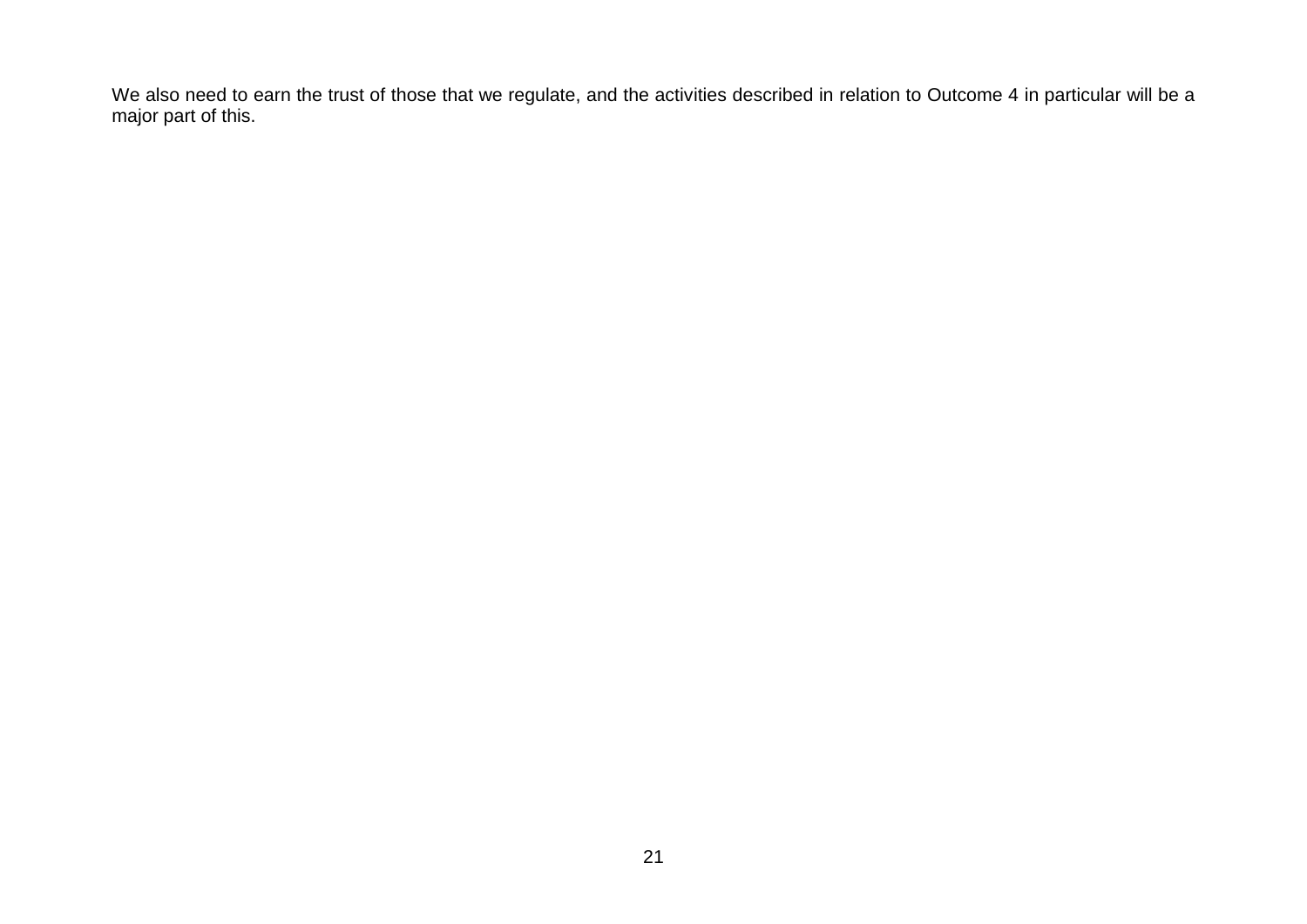*Establish FSS as a visible, recognisable and trusted brand*, by delivering a communications and marketing strategy that engages, informs and supports consumers, including the 'seldom heard', and assures them we are working on their behalf.

Use research and insight to help us better understand consumers and how we can most effectively drive change for their benefit in relation to food. Establish a baseline and monitor knowledge, attitudes and behaviours in relation to food safety and healthy eating over time.

Position FSS as the authoritative, consistent voice in Scotland in relation to food by providing expert spokespeople and comment to the media, and leveraging relevant online and offline communications channels.

Work with consumers *to identify their other interests in relation to food*, and assess where and how we can best influence these for consumers' benefit.

Ensure that consumers and stakeholders are engaged and consulted with at the earliest possible stage in policy development and take an inclusive approach to co-creating policy and communications. Through collaborative working, support and encourage community-based approaches to consumer protection and health improvement in relation to food to help achieve the vision of Scotland as a Good Food Nation

Review our work within the education sector and develop, in collaboration with others, the most effective means of educating and positively influencing pupil's choices and behaviours in relation to food safety and healthy eating, ensuing this work links to the Curriculum for Excellence.

We will be timely, transparent and proactive in publishing information, and will regularly review our published guidance on how information about us can be accessed, to ensure that information about us is as transparent and accessible to consumers and other stakeholders as possible.

We will hold Board meetings in public, recording policy recommendations, our decisions and the reasons for them in the Board minutes and making them publicly available.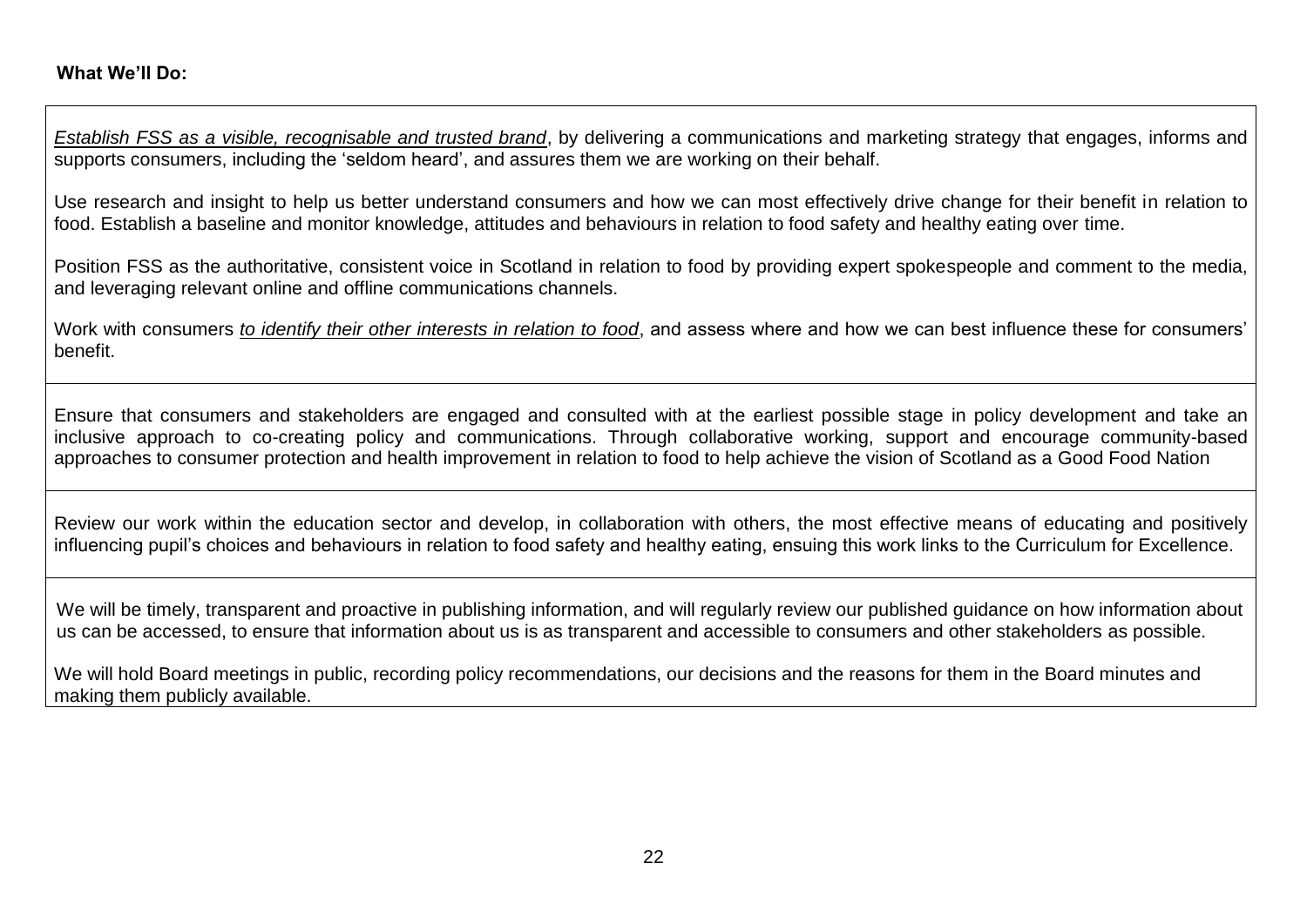#### **OUTCOME 6 – FSS IS EFFICIENT AND EFFECTIVE**

#### **What this means:**

*We are an organisation of well-motivated and appropriately skilled people committed to carrying out all our duties in a responsible way. Our resources are focussed on doing the right things, and doing them in ways that are most effective for achieving our objectives.*

#### **Why this matters**

FSS is a new organisation, and must demonstrate that it has built a recognised identity, and we must earn respect in how we deliver for consumers. We must operate effectively and efficiently as a non-Ministerial office, in line with our published Code of Governance.

We must make a meaningful contribution to transforming public services, and making effective use of public resources in line with the expectations placed upon all public bodies in Scotland. How we deliver our work should contribute to the key themes of the Scottish Budget, which for 2016-17 are: supporting inclusive growth and protecting and reforming public services. Our contribution to protecting and reforming public services should focus on delivering the Christie Commission approach, particularly in relation to prioritising preventative action and improving outcomes for individuals.

In delivering regulatory services directly, these must cost no more than is necessary, and there should be transparency for businesses in how our services are charged for. We must be efficient – using our resources wisely by making sure that they are aligned with our agreed strategic priorities, and stepping up to account for how we have used our resources and what this has delivered, through developing a performance monitoring programme that tells us and others how we are delivering. And we will encourage scrutiny and audit of our own performance.

We must comply with relevant statutory responsibilities, for example, in how we access, store, manage, share and disclose information, including personal information and material that is commercially confidential or otherwise sensitive.

To be established, efficient and effective, it is essential to have a motivated, engaged and suitably skilled workforce, so investment in developing people, succession planning and talent management will be key to ensuring we are well-placed for the numerous challenges ahead.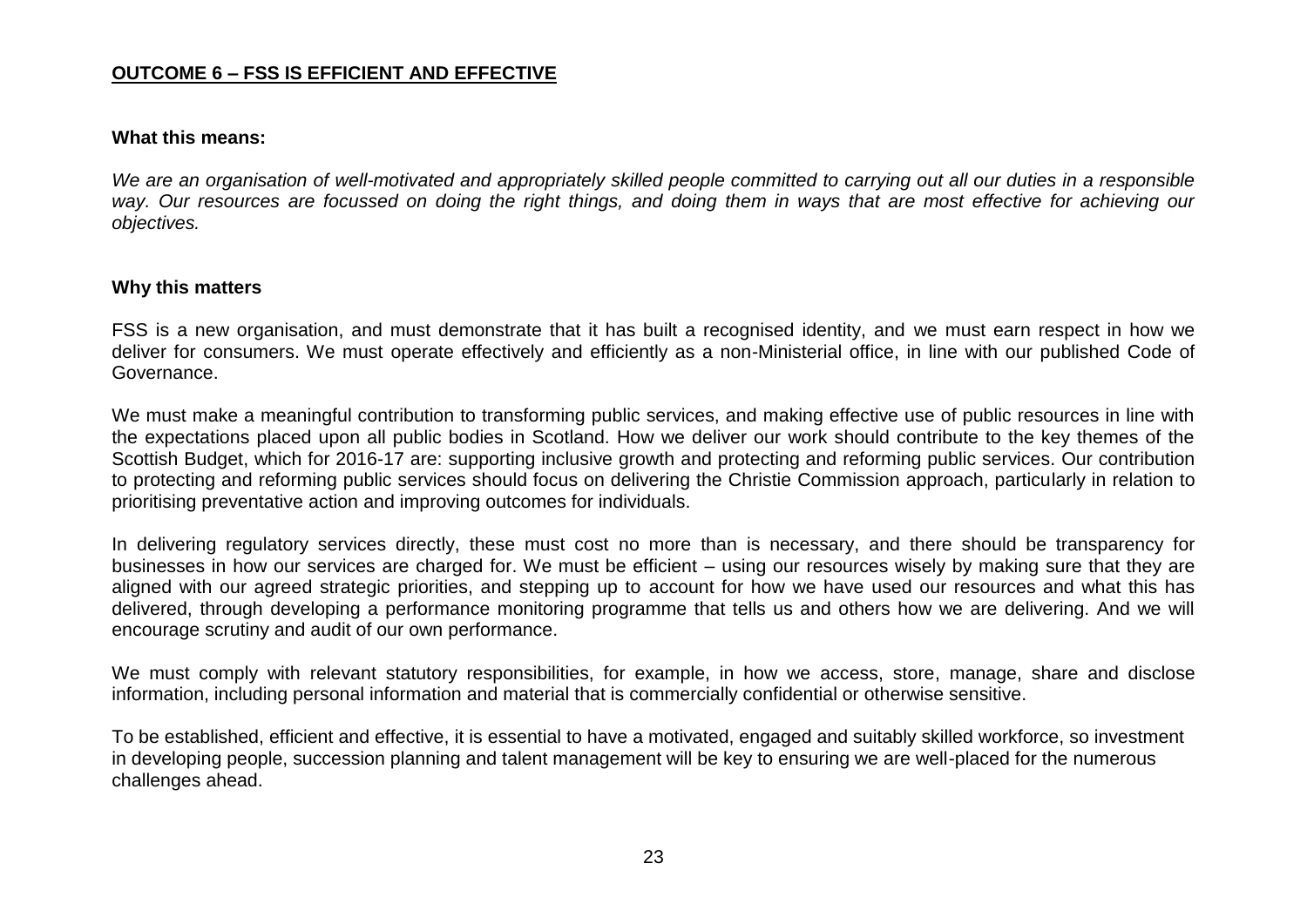Ensure *compliance with FSS's Code of Governance*, fulfilling the accountabilities and requirements set out in the Framework Document, and review this Code on an annual basis. This will include:

- Hold no less than four meetings of the Board annually, with reports to the Board from the Audit and Risk Committee on an appropriate frequency.
- Provide assurance to Scottish Ministers and the European Union on how we deliver our competent authority function in relation to food and feed law.
- Maintain an internal control system, with appropriate levels of audit and assurance, that applies to financial and other related procedures in accordance with the Scottish Public Finance Manual (SPFM); and provide budget monitoring information to the Scottish Government.
- Make efficiency savings by improving delivery through a better value for money service;
- Lay an Annual Report of FSS's activities before the Scottish Parliament.

Ensure compliance with the statutory requirements placed upon Scottish public bodies, including those relating to biodiversity, British Sign Language, climate change, complaints handling, data protection, equality, ethical standards, freedom of information, public appointments, public services reform, and regulatory reform.

To appropriate timescales, *review Memoranda of Understanding* with other organisations and consider where any new agreements may be necessary.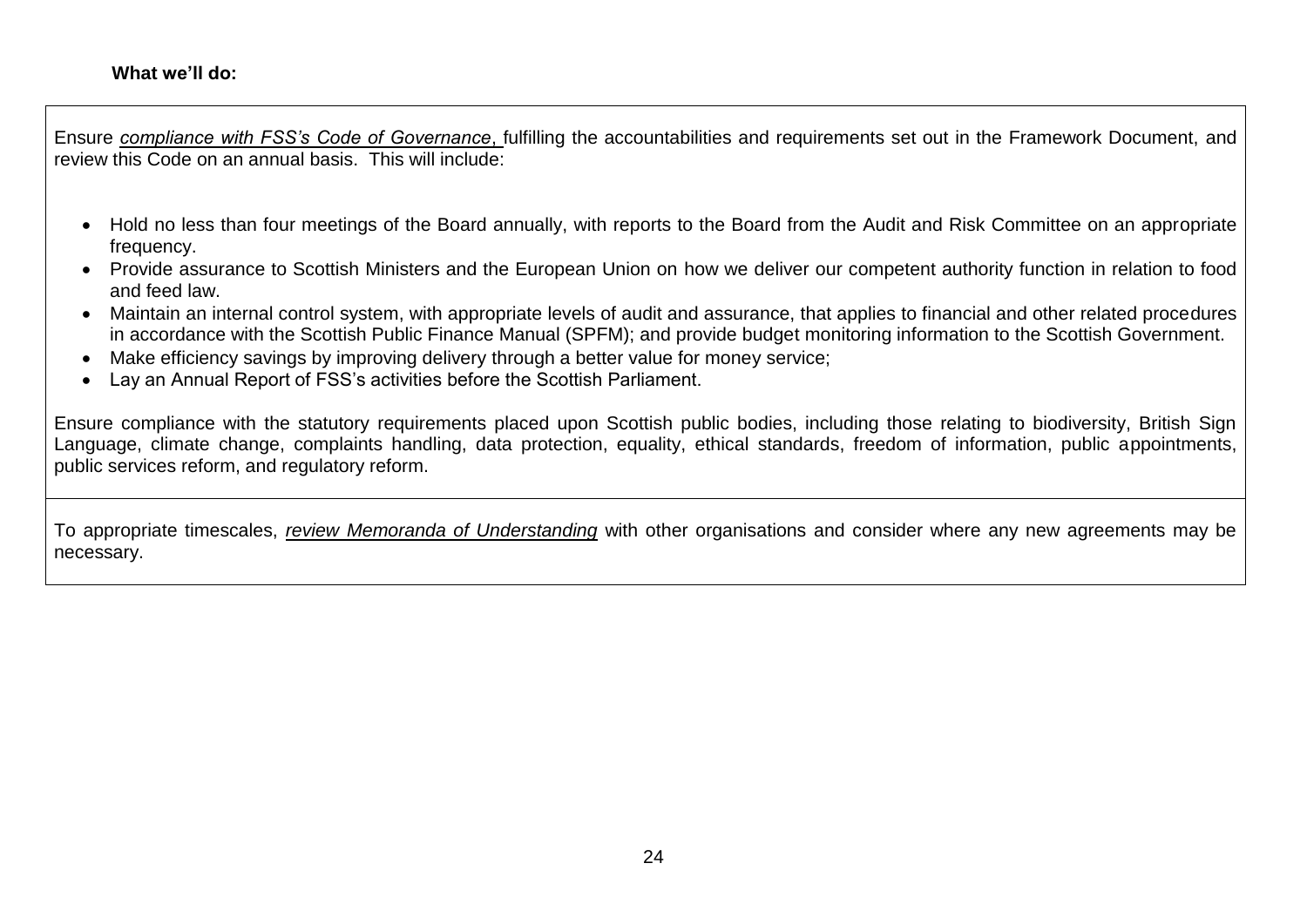*Develop a people strategy* for FSS, linked to the Scottish Government's People Strategy, encompassing recruitment, retention and development of people, with related learning activities to support staff and organisational development to ensure that the FSS workforce is recognised as skilled, capable and motivated.

Support this with effective internal communications across FSS, including both field, remote and office-based staff, to ensure that staff are well informed and engaged in two-way dialogue, regardless of working pattern or location.

Develop a science and evidence strategy for FSS to underpin how we identify and prioritise our evidence needs to support our strategic priorities.

Develop a system of governance to enable transparency in how FSS deal with uncertainty in evidence, and how we weigh evidence and balance risks and benefits to both consumers and other stakeholders in how we make decisions.

*Ensure that official controls are delivered in ways that are proportionate and cost-effective*, and review the approach to charging for official controls.

*Develop and embed a digital strategy*, including developing our digital capability in line with wider expectations of the public sector in Scotland, to support improved and more efficient ways of working.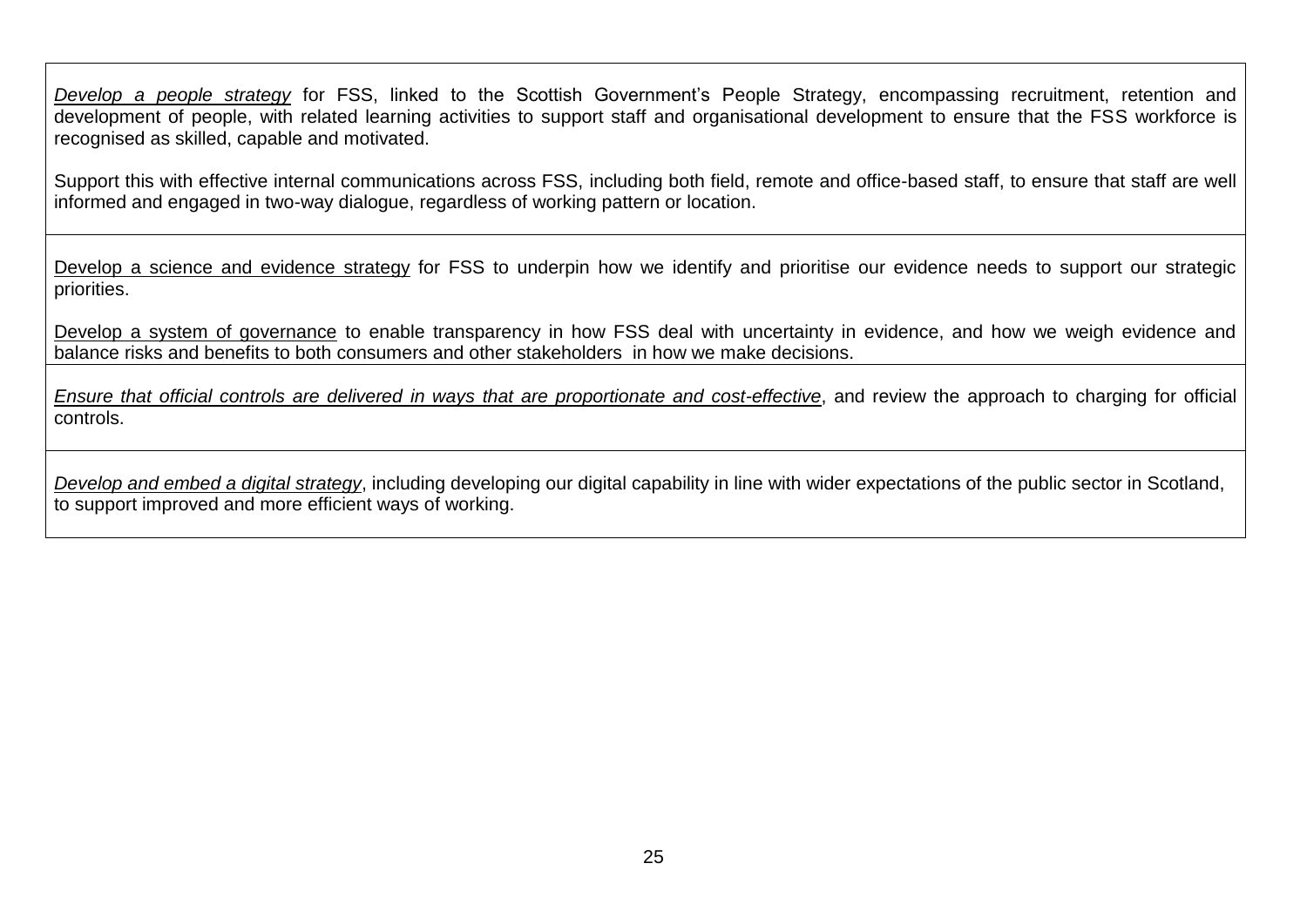### **Our Resources**

# **Table 1 - Strategic Plan Outcomes - summary of allocation of budget for 16/17 (£)**

|                                         | <b>Staff</b> | <b>Admin</b> | <b>Programme</b> | <b>Capital</b> | <b>Income</b>  | <b>Total</b><br>by | $\frac{0}{0}$<br>of |  |
|-----------------------------------------|--------------|--------------|------------------|----------------|----------------|--------------------|---------------------|--|
|                                         |              |              |                  |                |                | outcome            | budget              |  |
| Food is safe                            | 3,890,763    | 825,910      | 6,352,227        | 100,000        | (3,471,219)    | 7,697,681          | 50%                 |  |
| <b>Food is authentic</b>                | 974,182      | 488,717      | 268,425          | $\mathbf 0$    | (7, 173)       | 1,724,151          | 11%                 |  |
| Consumers choose a healthier<br>diet    | 701,771      | 447,869      | 955,251          | $\overline{0}$ | $\overline{0}$ | 2,104,891          | 14%                 |  |
| Responsible food businesses<br>flourish | 788,101      | 481,933      | 77,925           | $\overline{0}$ | (7, 173)       | 1,340,785          | 9%                  |  |
| <b>FSS is a trusted organisation</b>    | 926,982      | 511,510      | 353,925          | $\mathbf 0$    | (34, 685)      | 1,757,731          | 11%                 |  |
| <b>FSS is efficient and effective</b>   | 248,866      | 426,276      | $\mathbf 0$      | $\overline{0}$ | $\blacksquare$ | 675,142            | 4%                  |  |
| <b>Total</b>                            | 7,530,665    | 3,182,214    | 8,007,753        | 100,000        | (3,520,252)    | 15,300,381         |                     |  |